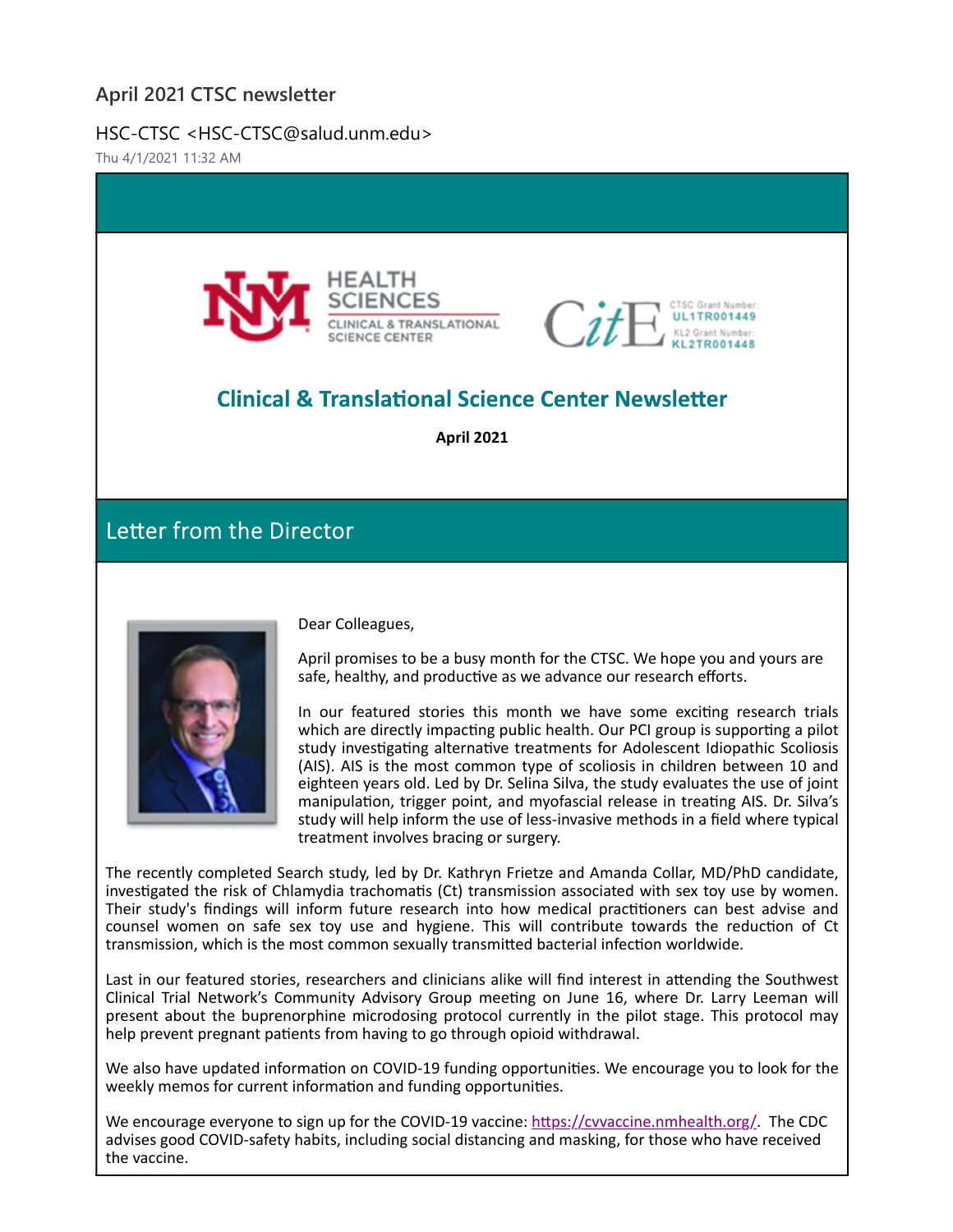All standard CTSC services are available at this time. We encourage PIs to reach out to our Research Concierge (HSC-CTSCResearchConcierge@salud.unm.edu) with questions and/or to setup a consultation with the CTSC team.

We endeavor to update each section of the CTSC newsletter monthly. Every part of the CTSC is integral to our purpose and funding. Each PI has a personal, professional investment in the information we provide. Please submit that information to our team. The CTSC is here for your support.

The committed faculty, staff, and students at CTSC continue their research projects and look for innovative ways to support our communities. If you are interested in a rigorous quantitative rural research project focused on COVID‐19, please contact me (RLarson@salud.unm.edu) to start a dialogue.

The Health Sciences Center Office of Research website contains information on specific research-related updates (including the Research Continuity Guidelines for both Laboratories & Research Facilities and Clinical Trial Research Faculty & Staff) and can be accessed through the following link: https://hsc.unm.edu/research/.

Should you have any questions about our assets and services, please contact the CTSC Research Concierge at HSC-CTSCResearchConcierge@salud.unm.edu. If you have any issues finding the information that you need, please reach out to the CTSC Newsletter Team and they will get back to you.

As always, thank you so much for your continued support of the Clinical & Translational Science Center!

Warm regards,

Richard S. Larson, MD, PhD

PI, CEO and Director, Clinical & Translational Science Center

## **CTSC Leadership**

**CTSC Director, CEO & Principal Investigator:** Richard S. Larson, MD, PhD

**Associate Director, CTSC:** MaƩhew Campen, PhD

**Associate Director, CTSC**: Nancy Pandhi, MD, PhD, MPH

**Chief AdministraƟve Officer:** Carla Cordova, MPH

**AdministraƟve Component Director:** Beth Tigges, PhD, RN, PNP, BC

**Tracking & Evaluation Module Lead: Beth Tigges, PhD, RN, PNP, BC** 

**Quality & Efficiency Module Lead:** Beth Tigges, PhD, RN, PNP, BC

**InformaƟcs Component Director:** Christophe Lambert, PhD

**Community & CollaboraƟon Component Director:** Mark Unruh, MD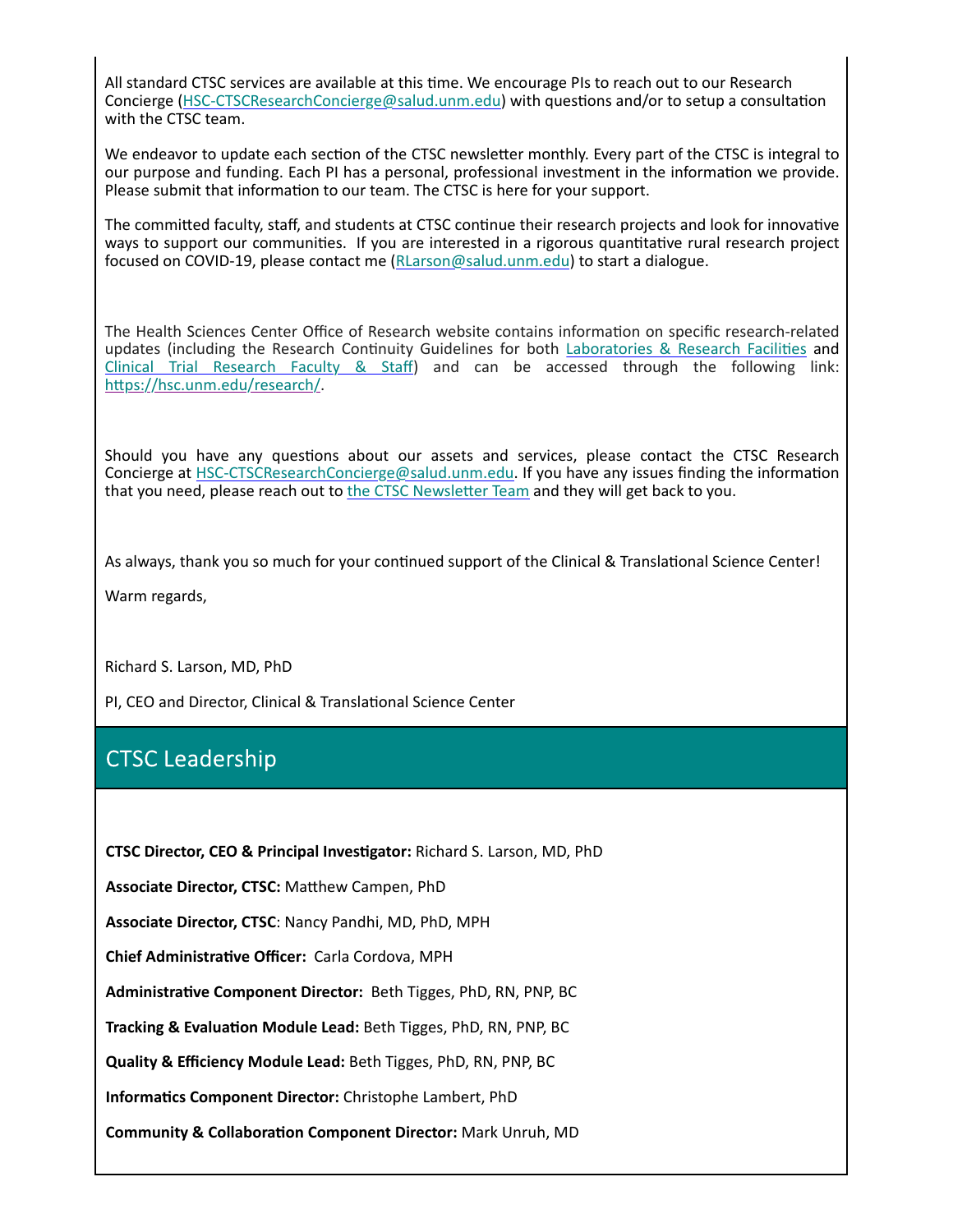**Community Engagement Module Lead:** Nancy Pandhi, MD, PhD, MPH **CollaboraƟon and CommercializaƟon Module Lead:** Eric Prossnitz, PhD **TranslaƟonal Endeavors (TE) Component Director:** Christopher AbboƩ, MD **TranslaƟonal Workforce Development (TWD) Module Lead:** KarleƩ Parra, PhD **Pilot TranslaƟonal & Clinical Studies (PTC) Module Lead:** Corey Ford, MD, PhD **Research Methods (RM) Component Director:** Mark Unruh, MD **BiostaƟsƟcs, Epidemiology & Research Design (BERD) Module Lead:** Mark Unruh, MD **Regulatory Knowledge & Support (RKS) Module Lead:** Corey Ford, MD, PhD **Hub Research Capacity (HRC) Component Director:** Nancy Pandhi, MD, PhD, MPH **IntegraƟon of Special PopulaƟons (ISP) Module Lead:** Nancy Pandhi, MD, PhD, MPH **Participant Clinical Interactions (PCI) Director:** Christopher Abbott, MD **Network Capacity (NC) Component Director:** Hengameh Raissy, PharmD **Trial InnovaƟon Network (TIN) Module Lead:** Hengameh Raissy, PharmD **Drug Discovery & Repurposing Core Lead:** Hakim Djaballah, PhD Opioid-Use Populations with Integration, Outreach, Informatics, and Drug Discovery (OPIOIDD) Module **Lead**: Kimberly Page, PhD, MPH **KL2 Mentored Career Development Component Director:** MaƩ Campen, PhD

**Clinical Laboratory Medical Director:** Qian‐Yun Zhang, MD, PhD

## **Featured Stories**

### *PCI SupporƟng Pilot Study on Myofascial and ArƟcular Treatment of Adolescent Idiopathic Scoliosis*

Dr. Selina Silva, Associate Professor in the Division of Pediatric Orthopedics, is currently conducting a clinical trial entitled, Myofascial and Articular Treatment of Adolescent Idiopathic Scoliosis. This CTSC pilot study investigates the treatment of Adolescents Idiopathic Scoliosis (AIS) using Dynamic Myofascial and Articular Mobilization and Reorganization (DMAMAR). According to the Scoliosis Research Society, AIS is the most common type of scoliosis affecting children between 10 and 18 years old.

In the past 25 years there has been significant findings related to the understanding of scoliosis and the genetics and biochemistry correlated with this condition. However, there have not been advances to the standard treatment of scoliosis, which involves bracing and/or surgery. The protocol in this study will implement individualized exercise and the use of myofascial and articular treatment with an aim of reducing the rate of progression of scoliosis and degree of curvature. The active treatment group will receive treatment which includes joint manipulation to the thoracic and lumbar spine and pelvis, and mobilization of the cervical spine as indicated. Muscle trigger point and myofascial and fascial release will also be used. The procedures are gentle techniques performed by the Co-Investigator, Dr. Lucy Whyte-Ferguson, D.C., to release tight muscles and fascia. In addition, treatment participants receive heel lists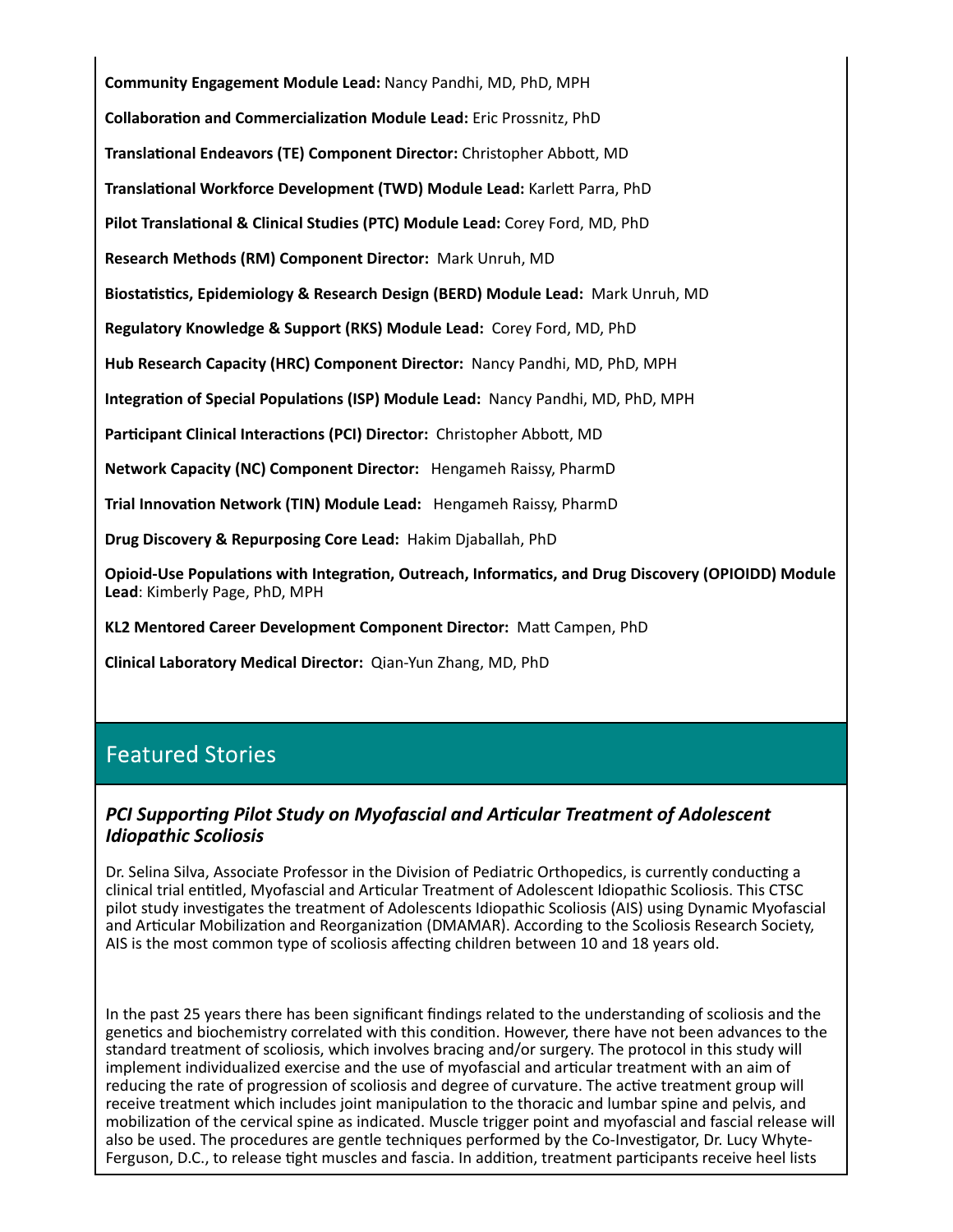and/or arch supports as indicated, along with exercise equipment such as a doorway chin‐up bar and a small ball for rib mobilization. This approach to the treatment of scoliosis will be evaluated to determine if it is effective in controlling the progression of spinal curvature and rib prominence in adolescent with Idiopathic Scoliosis.

The PCI coordinators are supporting Drs. Silva and Whyte Ferguson with this study, and the CTSC clinic facilities are utilized for study visits. This study has the potential of having a direct impact of our community by providing an alternative means of treatment for AIS.

### *SEARCH Project Contributes to Understanding of Sex Enrichment Aid Safety*



Dr. Kathryn Frietze and Amanda Collar, MD/PhD candidate, successfully completed a CTSC pilot study investigating the potential risk associated with sexual enrichment aid (SEA i.e. sex toys like vibrators and dildos) use in *Chlamydia trachomaƟs (Ct)* transmission. Ct infection is the most common sexually transmitted bacterial infection worldwide, and a potential source of Ct reinfection is thought to be from a new or untreated partner. Additionally,

little is known about SEA behaviors among women, including prevalence and frequency of use, common cleaning behaviors, and sharing behaviors. The study hypothesized that could be a source for Ct reinfection or transmission. Through creating a cross-sectional REDCap survey, the study recruited 800 sexually active women between the ages of 18-35 years old via social media, and from that pool, 24 were selected for qualitative interviews. Women were separated by self-reported sexual orientation into three groups: Women who have Sex with Men (WSM), Women who have Sex with Women & Men (WSWM), and Women who have Sex with Women (WSW).

Results showed that the majority of all women, regardless of sexual orientation, endorse SEA use, with statistical analysis showing SEA use was 1.55 times greater among WSWM compared to WSM. Furthermore, many women engage in potentially risky behavior including inconsistent SEA cleaning and sharing SEAs without condoms. It is common for women to share SEAs with partners, but the majority of women are not counseled on safe SEA use and hygiene by medical practitioners. When women are counseled on SEA use, the information received varies widely between sexual orientation groups. WSW, in particular, may be under-counseled on these issues. Despite having statistically higher risk of sharing SEAs, no WSW reported being counseled on this topic.

"I feel like that would be a really great addition to the conversation about sexual activity and safety practices. I feel like that is definitely missing from any sort of sexual healthcare kind of conversation...I've gone out of my way to educate myself. It really would have been nice if it was just part of the conversation *with whoever is talking to me about birth control and condoms, if they also were able to include something about safe sex toy use."*

*ParƟcipant 18*

The majority of women interviewed would feel comfortable being counseled by a medical practitioner on safe sex toy use and hygiene. Women's comfort being counseled on sex toy use depended on a number of factors. The "qualities" of the medical practitioner was discussed most often, with many stating they prefer nonjudgmental, open, professional, and friendly providers. Many women also preferred female practitioners.

Additionally, the pilot study surveyed medical practitioners to understand counseling behaviors. The majority of medical practitioners do not counsel women on safe sex toy use. Additionally, most providers are not aware of professional guidelines and have not been trained on counseling patients on safe sex toy use. Yet, many practitioners do feel comfortable and qualified to do so.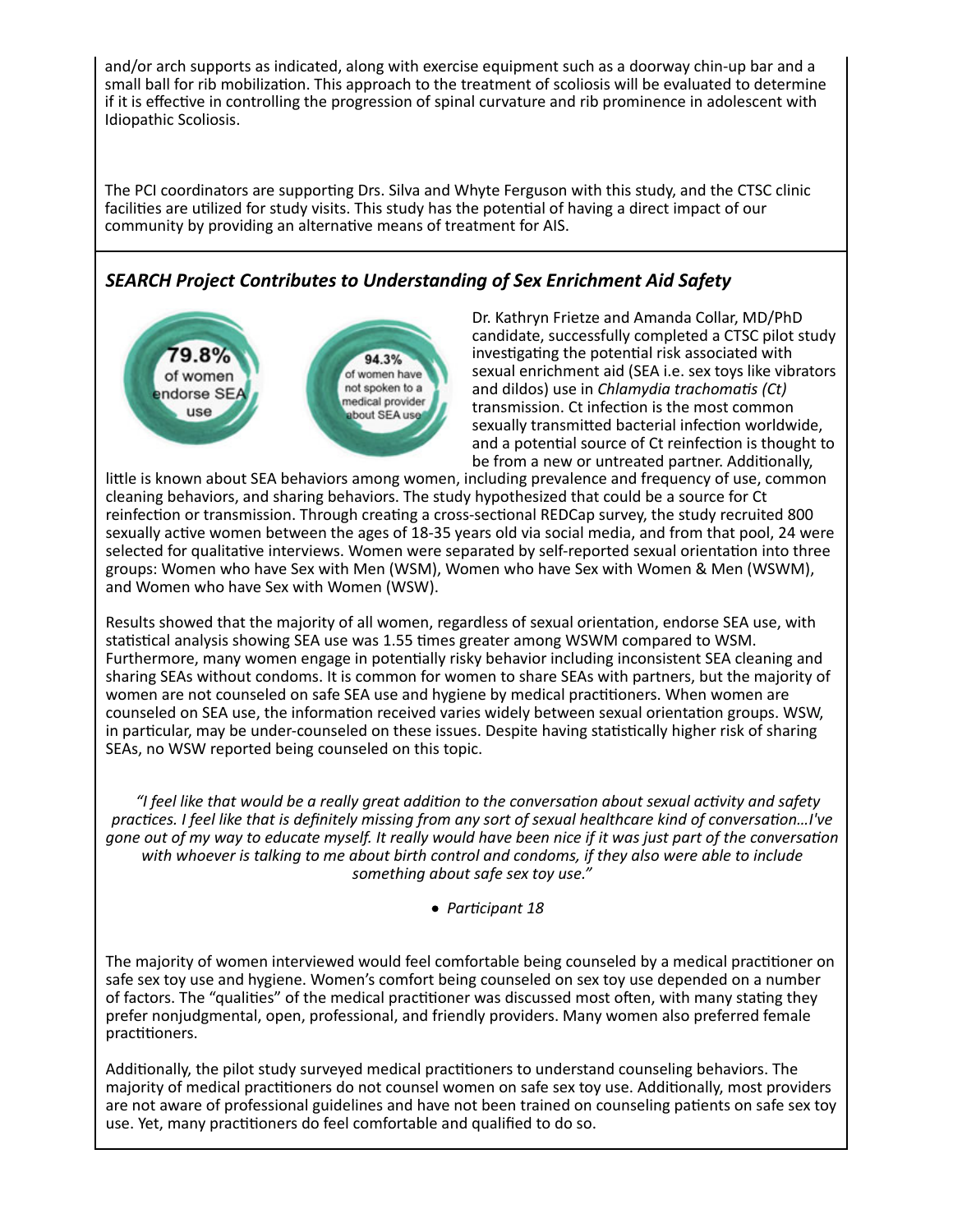*Save the Date: Southwest Clinical Trials Network PresentaƟon on Buprenorphine Microdosing on June 16, 2021*



The CTSC OPIOIDD function is happy to announce the upcoming quarterly Southwest Clinical Trials Network's Community Advisory Group Meeting, on Thursday June 16th 2021 from 12:00‐1:00pm. Special Focus of the CAG: Dr. Larry Leeman will present about the exciting new Buprenorphine Microdosing protocol currently being piloted in the UNM Milagro Clinic. A buprenorphine micro‐ dosing protocol carries the benefits of avoiding the need for pregnant patients to enter withdrawal, and occurring outpatient regardless of gestational age. A Q&A session will follow the presentation.

All are welcome to attend this important meeting. To register, please visit:

https://hsc-unm.zoom.us/meeting/register/tJckf-moqT4rH9x-Kw0-dE6hga26f46jd7HH

For more information, please contact Dr. Page at pagek@salud.unm.edu.

### **Menu of Services & Resources**

- ꞏ **BiostaƟsƟcs Support**
- ꞏ **Brain & Behavioral Disorders**
- ꞏ **CiƟng the Clinical & TranslaƟonal Science Center**
- ꞏ **Clinical Trials ParƟcipant Clinical InteracƟons**
- ꞏ **Community Engagement**
- ꞏ **Community Health Network**
- ꞏ **Database Mining**
- ꞏ **Drug Repurposing**
- ꞏ **KL2 Scholars**
- **Intramural Funding**
- ꞏ **Laboratory Services**
- ꞏ **Pilot Funding**
- ꞏ **Trial InnovaƟon Network**
- ꞏ **Quality & Efficiency**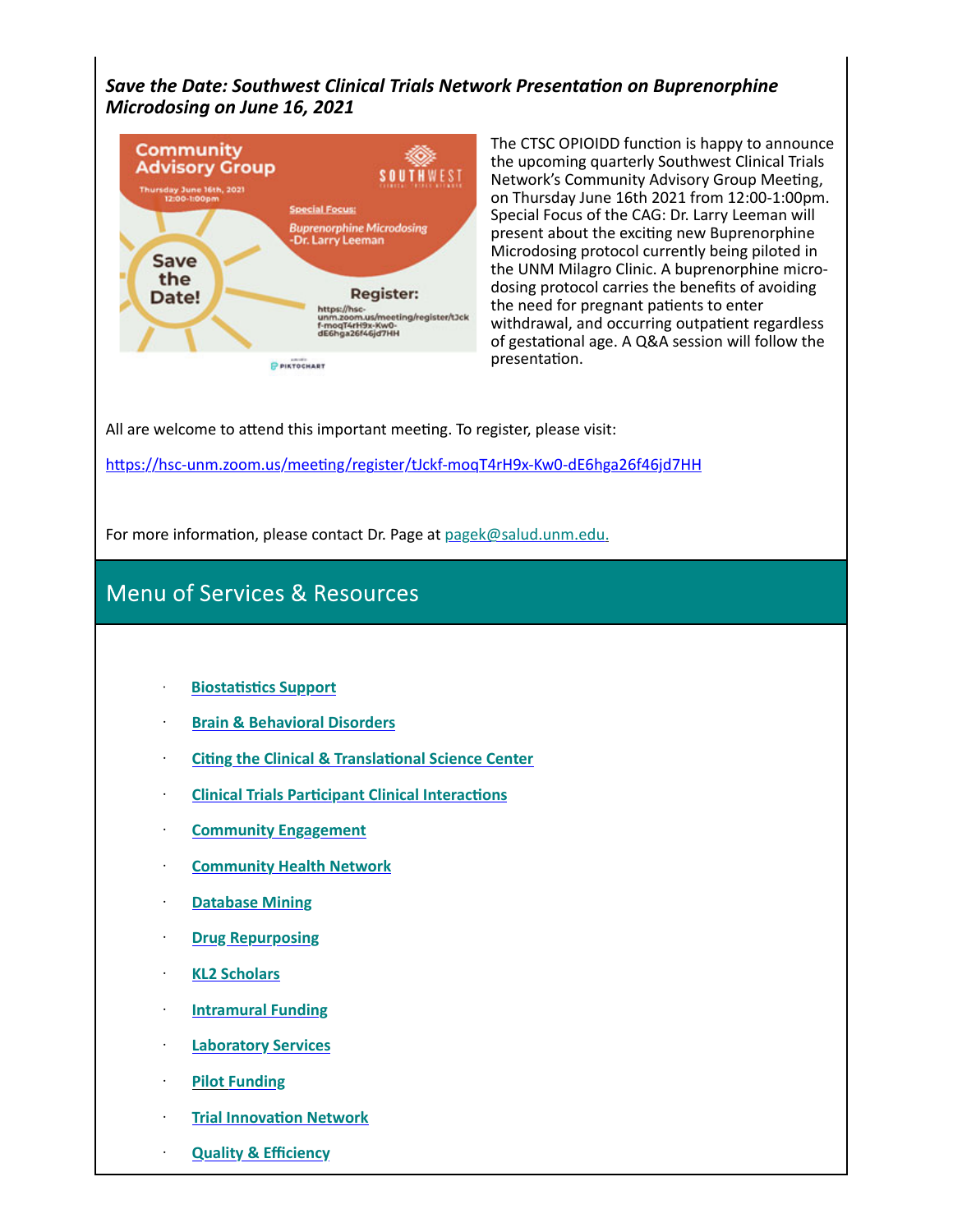- ꞏ **Regulatory Knowledge & Support**
- ꞏ **Rural Health Research**
- **Team Science & Commercialization**
- ꞏ **Training**
- **Vulnerable Populations**

# Administration

## Tracking & Evaluation (T&E)

The Tracking and Evaluation Team is piloting a new "Common Metric" called the Median Accrual Metric. This metric is intended to look at our CTSC's ability to recruit and retain research participants. This metric will look at the entire calendar year for 2020 and will be reported in August of 2021.

## Quality & Efficiency (Q&E)

The Quality and Efficiency Team continues to work on two specific process improvements initiatives. These two projects will conclude in June of 2021 and will be evaluated for how the projects impacted our CTSC.

## **Informatics**

#### *Data Requests & "Using Data Courses"*

The CTSC's Informatics core has helped hundreds of clinical researchers leverage UNMH's electronic health records and other medical databases to find eligible subjects for clinical trials, evaluate medical practice trends, and conduct longitudinal research projects upon nationwide cohorts. If you are interested in finding out more about how to use big data in your research please read the descriptions of our "Using Data Courses" https://hsc.unm.edu/ctsc/training/training-catalog.html, you may also register on this same webpage to attend the course. If you are interested in an overview for your staff or faculty zoom meeting please contact myalencia-reed@salud.unm.edu to arrange for a presentation.

Informatics also supports REDCap, if you have any questions about REDCap, please contact the REDCap Support Team at ctscredcap@salud.unm.edu.

## **Community & Collaboration (C&C)**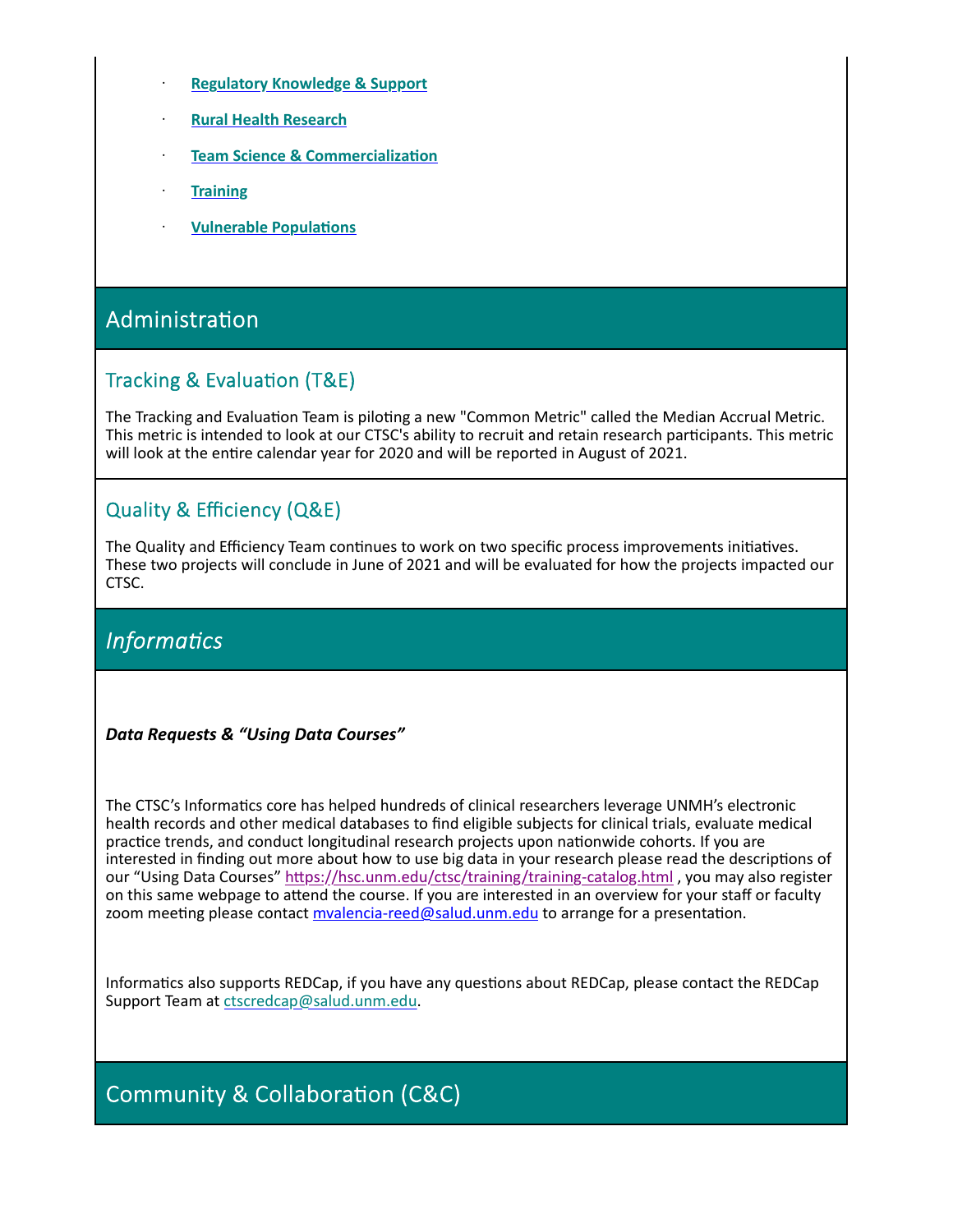### Community Engagement & Research Core (CERC)

#### *DIPeX Training May 12‐14, 2021*

The Health Experiences Research Network is offering a virtual training from May 12th to May 14th, 2021 via Zoom. All attendees will be trained on the implementation of the Database of Individual Patients' Experiences (DIPEx) methodology, topic selection, recruitment, qualitative interviewing, and online module development.

The price of this training is \$180 for students and residents and \$380 for all others. If you are a faculty or staff member at the University of New Mexico then there is an option for using tuition remission as well. Please register here. More information will be sent over the coming months regarding a brief, mandatory asynchronous training course and meeting.

If you have any questions about the training please contact Jeff Carter at jeacarter@salud.unm.edu for more information. Thank you!

### Team Science & Commercialization

CTSC promotes several events a year to promote Team Science and Commercialization-including both Hackathon and BioVenture. Promoting collaboration across academic disciplines, scientists are able to bring together ideas and fill in gaps to help move research out of the lab and into the market.

These events bring together clinicians, engineers, entrepreneurs, programmers, scientists, and students to form teams that worked to develop healthcare innovations and design a pitch allowed participants to practice skills necessary to begin the process of commercialization, a vital step to ensure technologies can reach patients.

As we start to plan for the upcoming BioVenture, we ask that you take a quick survey and let us know your thoughts: https://ctsctrials.health.unm.edu/redcap/surveys/?s=LK8R89TYDE.

For additional information and to register for upcoming Synergy meetings, please visit the webpage: https://hsc.unm.edu/research/ctsc/programs/team-science.html.

Find out more about ASCEND Hub resources and activities on the ASCEND Hub website: https://ascendhub.org/.

**Translational Endeavors (TE)i** 

Translational Workforce Development (TWD)

*Write to Excite NIH Grant Reviewers*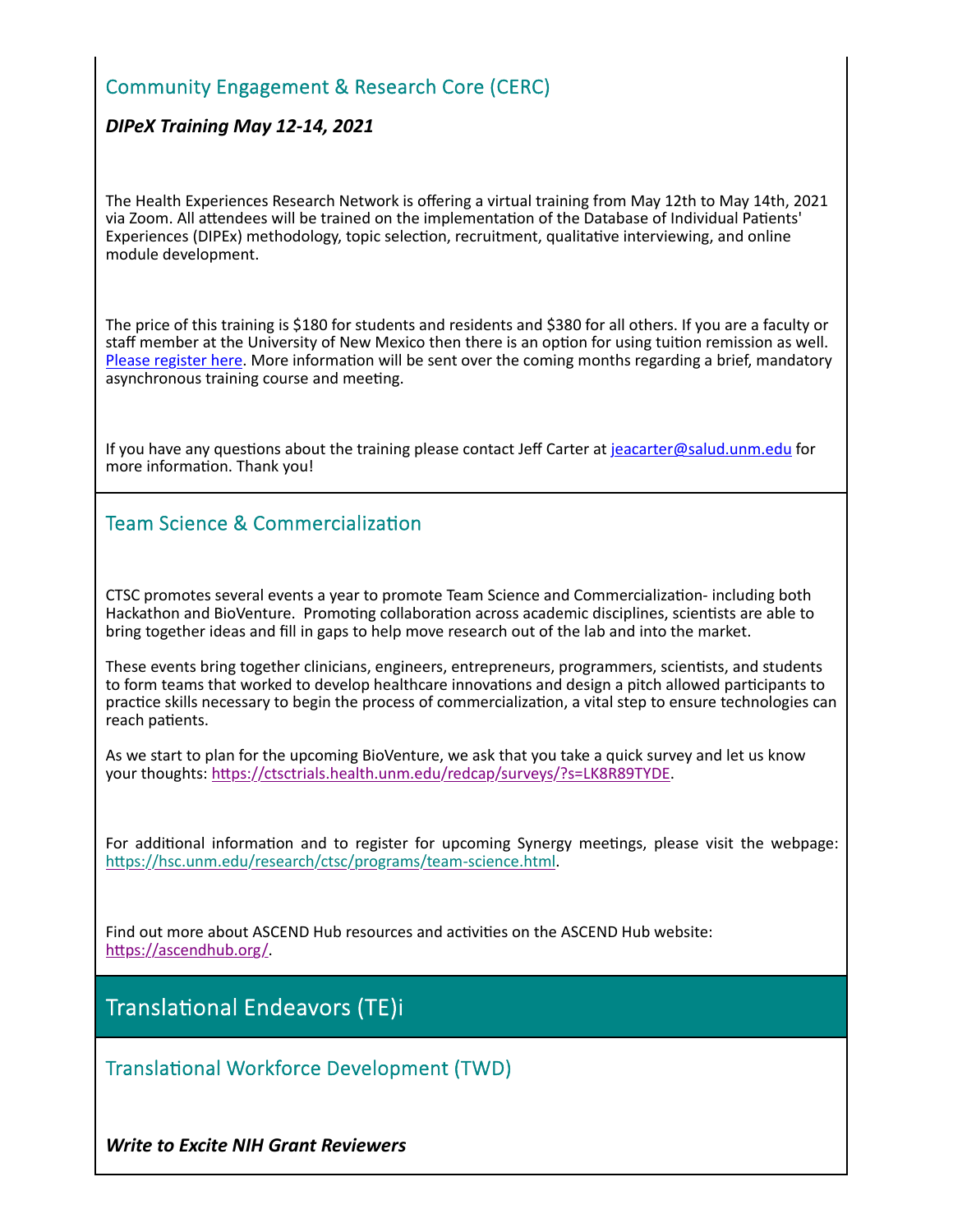The NIAID recently released a short arƟcle, "*WriƟng a Winning ApplicaƟon—Write To Excite"* that described some great ways to engage your reviewers' interest. If you were intrigued by this article and want to learn more about how to build excitement in grants, sign up for the CTSC's course on NIH grantsmanship. This Zoom session is appropriate for anyone looking for ways to improve their NIH grant strategy.

For more information, contact Regis Lacher at rlacher@salud.unm.edu.

#### *Course Offerings and ConsultaƟons – Free of Cost*

Translational Workforce Development has numerous course offerings and can even provide consultations as requested to assist you in your goals! Please request a consultation or additional information on any courses offered. The TWD team may be reached via HSC-CTSCTWDTraining@salud.unm.edu.

For information regarding TWD, please visit our webpage: https://hsc.unm.edu/research/ctsc/training /index.html.

### Pilot Awards

The UNM CTSC provides a variety of Pilot Award Programs that distribute intramural funding for clinical and translational research at the Health Sciences Center, including two rounds of funding for our standard RFAs annually. To access a Funding Calendar of CTSC opportunities, please use this link: https://hsc.unm.edu/research/ctsc/pilot-funding/funding-calendars/index.html.

Please visit our web site at https://hsc.unm.edu/research/ctsc/pilot-funding/index.html for additional information.

## **Research Methods (RM)**

### Biostatistics, Epidemiology, and Research Design (BERD)

### *Dr. Laura Nervi Developing Health Literacy App with CTSC Team*

According to the Centers for Disease Control, over a third of adults in the U.S. have low health literacy. Low health literacy prevents people from making appropriate health decisions, and is especially prevalent in minority populations, the medically underserved, the elderly, and those with a low socioeconomic status. Dr. Laura Nervi is working with the CTSC App team to develop a smartphone app which will address this gap in Spanish speakers. Her pilot project seeks to deliver a science‐based health literacy and English as a Second Language (ESL) program for Spanish-speakers through an interactive language and health smartphone application. The content is based on the Health Literacy and English as a Second Language Curriculum previously developed by a team led by Dr. Francisco Coto Mas.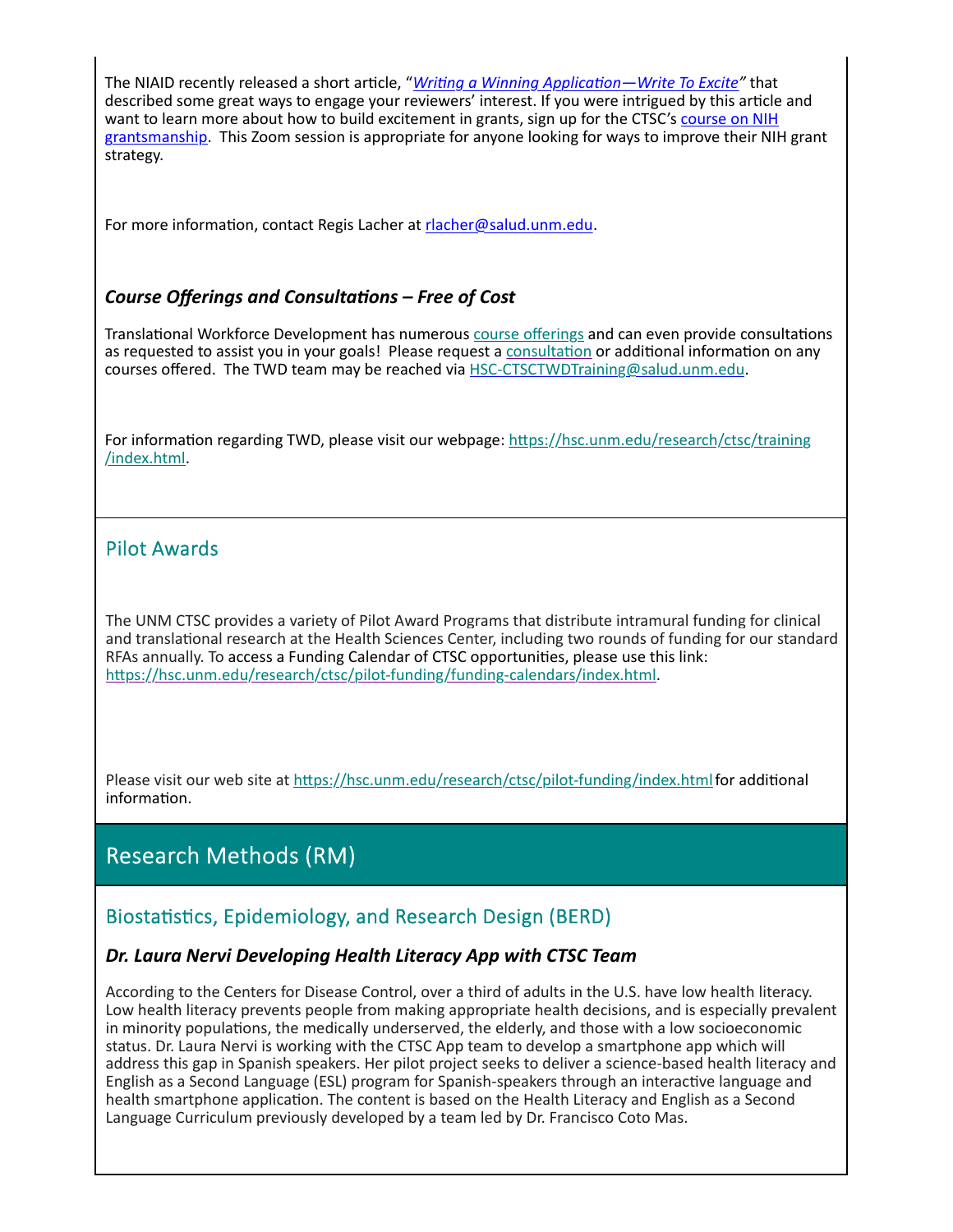The program will include chronic disease prevention and disease management content. While it is a prototype, the objective is to obtain more funding to make the application more robust (and ready to be tested by the community partners and future users). The first phase is fully functional for pilot testing. The pilot project has developed an Android-compatible application, and the team has plans to develop an iOS version as well. The new language/health learning program will significantly increase autonomy, self‐ efficacy, and access to healthcare among Spanish speakers.

#### *BiostaƟsƟcs ConsultaƟon Services Available at CTSC*

The Biostatistics, Epidemiology, and Research Design (BERD) Core provides consultation and services, novel tools and methods intended to solve problems, and address barriers to the conduct of clinical and translational research. Services are open to all Health Sciences investigators (staff, students, and faculty) to understand the methodological aspects of their research for planning their projects, including power analysis, sample size, and research design for intermural and extramural grant submissions.

If you have a current pilot study that requires biostatical support, please schedule appointments as soon as possible.

Are you interested in applying for a pilot study? It is strongly recommended that you make an appointment with one our biostatisticians prior to your submission. Our expert biostatisticians can help in the initial stages of project development.

Appointments are available; but do fill up quickly. To schedule an appointment, please contact

HSC-CTSCbiostats@salud.unm.edu. Services are offered Monday through Friday.

Please visit our web site: http://hsc.unm.edu/research/ctsc/biostatistics/index.html.

## Regulatory Knowledge & Support (RKS)

#### **IRB Post Approval Monitoring (PAM) & Audits**

The UNMHSC Human Research Protections Office is committed to ensuring that all approved research is conducted in accordance with the IRB approved protocol, federal and state regulations, UNM's institutional policies, and the ethical principles outlined in the Belmont Report. The primary goal of the compliance monitoring is to provide the most current information to investigators through education, training, and monitoring. Upon selection for a PAM, the Principal Investigator will be notified in writing two weeks in advance.

The reason(s) for on‐site review may include:

random selections as part of a regular PAM cycle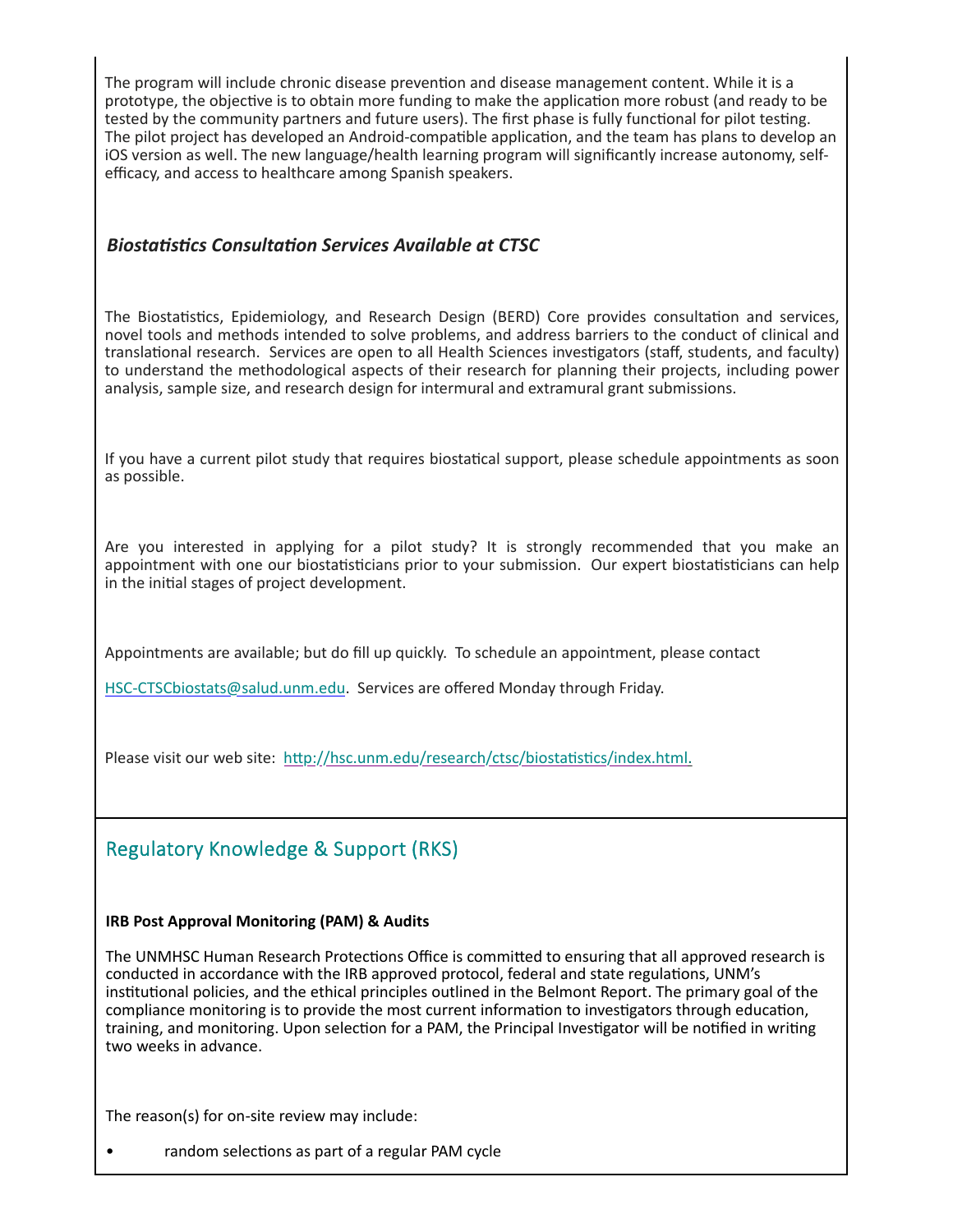- **ICC** when IRB have cause that a non-compliance has occurred,
- when there is unanticipated problems involving risk to subjects or others
- subject or whistleblower complaints
- requests by an investigator to review their human subject processes

The CTSC Regulatory Knowledge Support (RKS) can assist investigators in preparing for their Post Approval Monitoring visit.

Please contact the CTSC Research Concierge @ HSC‐CTSCResearchConcierge@salud.unm.edu for knowledge, assistance and updates regarding any regulatory requirements.

http://hsc.unm.edu/research/ctsc/regulatory-knowledge-and-support/index.html

# Hub Research Capacity (HRC)

### Integrating Special Populations (ISP)

The Health Experiences Research Network, launched in 2014, is a partnership between researchers at University of Wisconsin‐Madison, Johns Hopkins University, Oregon Health & Science University, Yale University, University of New Mexico, University of Utah-Salt Lake City, and the Veterans Administration. We're using our combined talents as researchers, innovators, and health care professionals, and our experiences as patients, parents, caregivers, and advocates to bring you real information on the experience of health and illness from a wide range of patients. HERN is committed to implementing the Database of Individual Patient Experiences (DIPEx) methodology in the United States so that each qualitative research study is conducted with rigor and its corresponding public-facing web-based "module" is interpretive, deeply descriptive, and holistic.

Once we have our established themes, they are presented as web‐based modules at www.healthexperiencesusa.org. What we learned is organized by categories and topics that help visitors to the website discover what is relevant to them. We take special care to retain the voices of those we interviewed, and include relevant clinical and background information. (source: www.healthexperiencesusa.org)

The UNM CTSC ISP team will be hosting a national web based training for researchers and staff interested in learning about using this methodology on **May 12‐14, 2021**. To learn more, please contact Heidi Rishel‐ Brakey at hrishelbrakey@salud.unm.edu.

### Community Health Network (CHN)

The Community Health Network (CHN) continues to make connections with our neighboring communities in rural New Mexico. Cynthia Killough, the program manager, has been attending as many virtual community health council meetings around the state as possible. These meetings provide a wealth of information about health disparities and concerns that are important to rural communities. The meetings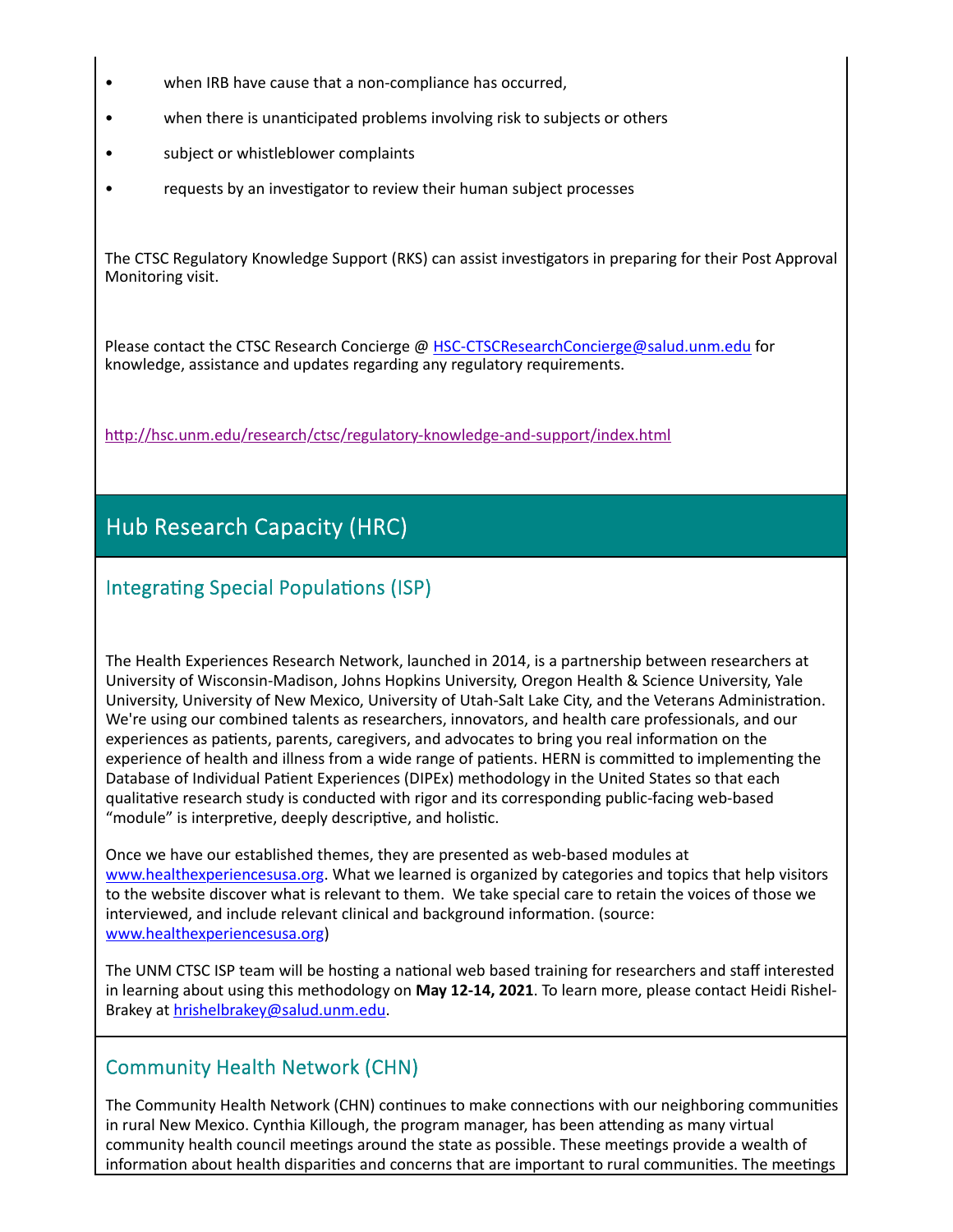also provide a way for Cynthia to introduce health research at UNM and help break down stigma associated with research in general.



During the pandemic it can be difficult to maintain relationships and network with community members. One strategy Cynthia has used to maintain relationships with community members is by connecting them with resources and others at UNM HSC. The Quay County Community Health Council was promoting suicide prevention and awareness during the month of March and so Cynthia reached out to Dr. Avi Kriechman MD, from the UNM Department of Psychiatry. Dr. Kriechman has nearly 40 years of experience providing behavioral health services to children, adolescents, and families in schools, Tribal, urban, and rural communities and is the Principal Investigator for ASPYR Alliance-building for Suicide Prevention and Youth Resilience. Dr. Kriechman (pictured) generously offered to hold an online community discussion for Quay County about how to enhance safety in their

community & what survivors of suicide loss can do after experiencing said loss.

### Step 3. "With a Friend" Coping for Support & Distraction

- Getting Others to Support Your Recovery in Seeking Safety: Notice how supportive or destructive people in your life are
- \* Socialization is for meaning/distraction
- . Go to a "healthy" social setting e.g., library, not bar
- \* Seek support from family, friends, acquaintances
- . List more than I person as first person might not be available
- \* List specific people and specific activities
- Role play how person might ask friend to do this activity

During the online event, Dr. Krienchman also introduced the My3 app: a safety planning app that anyone with a smart phone can download free of charge. The event was very well received and Dr. Kriechman received wonderful feedback and many thanks from the Quay County Community Health Council members that attended the event. He also received emails from participants regarding additional resources and referrals for care.

Cynthia was also very grateful for his help addressing the community's health concerns and making it possible for them to take action in addressing suicide. This is a great example of the bidirectionality we hope to continue to foster between communtiies and UNM HSC.

## **Network Capacity (NC)**

### Trial Innovation Network (TIN)

The Trial Innovation Network is a collaborative initiative within the CTSA Program and is composed of three key partners: the CTSA Program Hubs, the Trial Innovation Centers (TICs), and the Recruitment Innovation Center (RIC).

The vision for the Trial Innovation Network is to innovatively address critical roadblocks in clinical research and accelerate the translation of novel interventions into life-saving therapies.

The Trial Innovation Network is a collaborative national network with a focus in three main areas: operational innovation, operational excellence and collaboration. The Trial Innovation Network will leverage the expertise and resources of the CTSA Program. The Trial Innovation Network will feature a single IRB system, master contracting agreements, quality by design approaches, and a focus on evidence-based strategies to recruitment and patient engagement.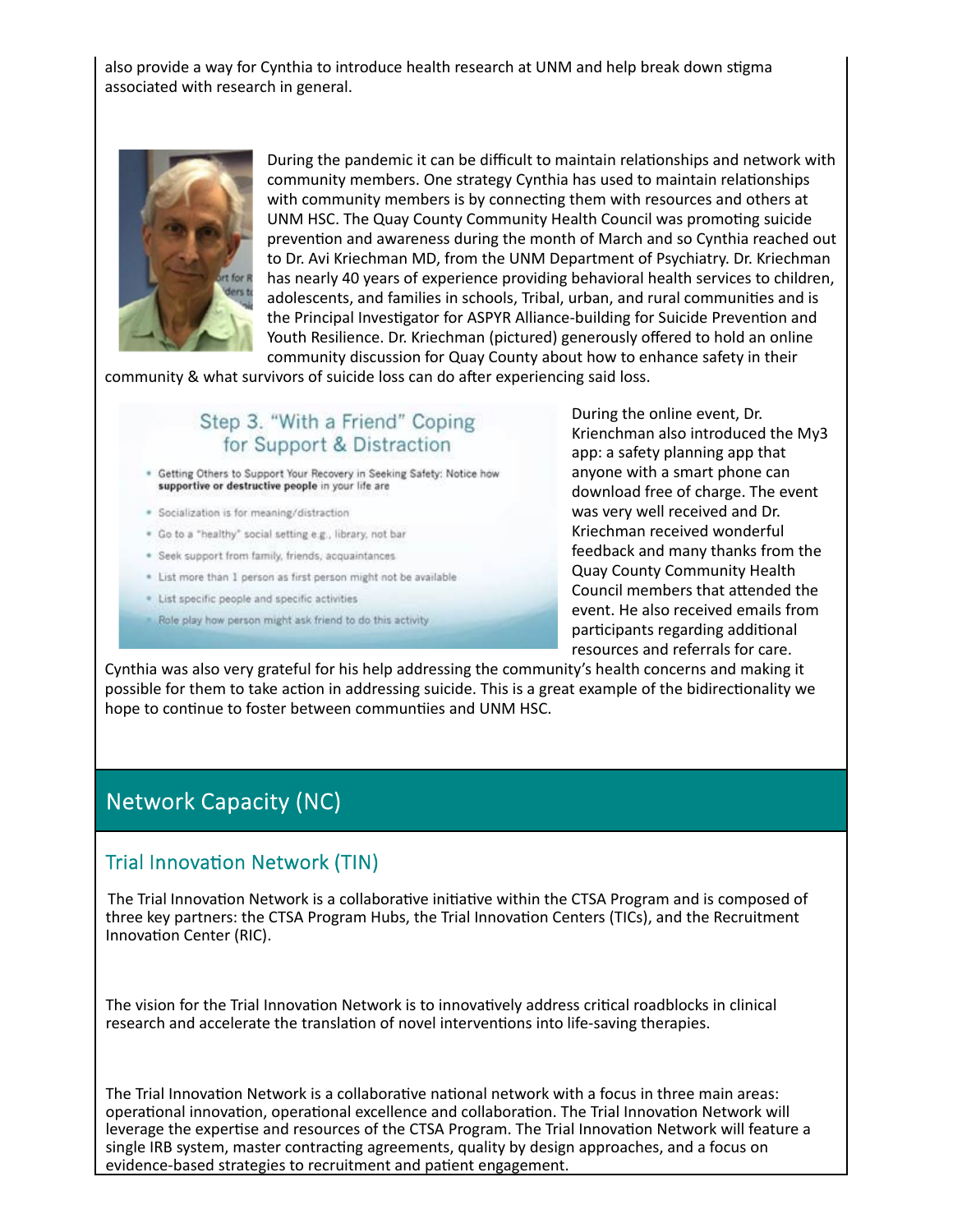The goal of the Trial Innovation Network is to not only execute trials better, faster, and more costefficiently but, importantly, to be a national laboratory to study, understand and innovate the process of conducting clinical trials.

The University of New Mexico CTSC has been a part of the Trial Innovation Network and as a result has been a participating site in several studies that impact a variety of disease states. This import work has helped connect physicians at the University of New Mexico with the clinical trials specific to their specialty. This effort has encouraged new investigators to become engaged in clinical research. This collaboration is part of the larger mission to move innovated research from the bench, to the bedside, and ultimately out into the communities in which we live.

For more information on the Trial Innovation Network, please contact George Garcia at gemgarcia@salud.unm.edu.

## Drug Discovery & Repurposing Core (DDRC)

### *The DDRC is a Resource for Rapidly TranslaƟng ExisƟng Drugs into New Clinical Trials*

Do you have ideas about ways to repurpose existing FDA-approved drugs? The CTSC is here to help. Dr. Hakim Djaballah, Module Lead for the Clinical & Translational Science Center Drug Discovery and Repurposing Core (DDRC) collaborates with UNM investigators other CTSCs to improve health outcomes by providing unique resources for rapidly translating existing drugs for use in new clinical trials. DDRC provides access to and operation of state-of-the-art technology in drug rescue, repurposing, and repositioning through innovative tools that support investigators and start-up companies. Additionally, DDRC provides support and guidance in translating pilot projects from preclinical proof-of-principle to clinical proof‐of‐concept as well as helps to develop first‐in‐human clinical trials.

For additional information or to become a DDRC member, please visit the DDRC (formerly DR3N) webpage- https://hsc.unm.edu/research/ctsc/dr3n/index.html

## **Clinical Laboratory (T-Laboratory)**

The CTSC Translational Laboratory (T-Laboratory) is comprised of 6,000 square feet of wet-lab space, located in the newly renovated CTSC Building. The T‐Laboratory offers state‐of‐the‐art equipment and technical assistance with laboratory techniques for UNM HS investigators. The experienced staff of the T-Laboratory provide specialized laboratory support, customized to meet the needs of the investigators in all aspects of research including protocol/assay development, budget preparation, and testing of patient samples for various assays. The T-Laboratory provides sample preparation and technical support for other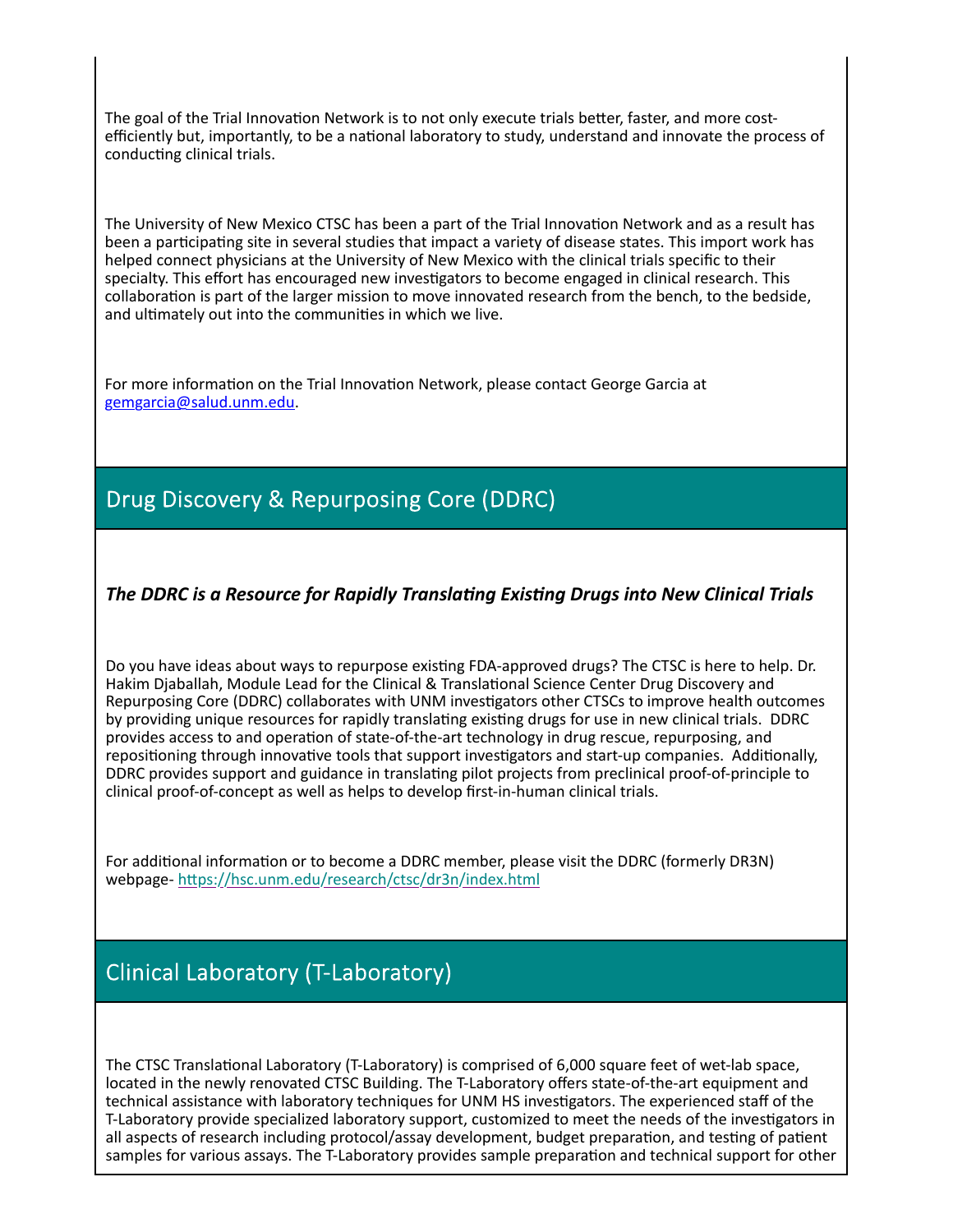non‐CTSC resources such as UNM Shared Flow Cytometry and High Throughput Screening Resource, and KUSAIR Small Animal Imaging. In addition, our staff will provide training to UNM HS investigators staff on molecular techniques, clinical techniques, or equipment. There are three options for utilization of CTSC T‐Laboratory Services:

- Option A: Full Service Sample Testing
- Option B: Equipment Utilization by Investigator
- Option C: Preparation of Investigator's Experiments or Train Investigator's Staff to Perform Assays and Equipment.

Additionally, the CTSC Clinical Laboratory develops and carries out research-related sample analyses for UNM HS invesƟgators, researchers throughout the United States and world, as well as corporate funded research projects.

For questions, please contact HSC-CTSCResearchConcierge@salud.unm.edu.

### **Funding OpportuniƟes Specific to COVID‐19**

There are several significant funding opportunities available through the CTSC to address the COVID-19 pandemic. CTSC monitors these opportunities for our HSC faculty on a weekly basis and includes additional information from the NIH COVID-19 funding site for your convenience.

Some of these funding opportunities require an active grant or cooperative agreement. They may also need a Letter of Support from Dr. Larson, the CTSC PI. Please contact Michelle Parra (MMParra@salud.unm.edu) if you are interested in applying for any of the COVID‐19 funding opportunities listed below.

| <b>Title</b>                                                                                                                                                                                                                                                                                  | <b>Notice</b><br><b>Number</b> | Organization(s)        | Release<br>Date | RFA/PA/<br>PAR#                                  | <b>Expiration</b><br><b>Date</b> | <b>Activity</b><br>Code(s) |
|-----------------------------------------------------------------------------------------------------------------------------------------------------------------------------------------------------------------------------------------------------------------------------------------------|--------------------------------|------------------------|-----------------|--------------------------------------------------|----------------------------------|----------------------------|
| <b>Notice of Special</b><br>Interest (NOSI):<br><b>Urgent</b><br>Competitive<br><b>Revisions to IDeA</b><br>and NARCH<br><b>Programs to</b><br><b>Address SARS-</b><br><b>CoV-2 Vaccine</b><br><b>Hesitancy</b>                                                                               | NOT-<br>GM-21-021              | NIGMS,<br><b>SGMRO</b> | Mar 1,<br>2021  | PA-18-935                                        | May 1,<br>2021                   | 333                        |
| <b>Notice of Special</b><br>Interest (NOSI):<br>Availability of<br><b>Emergency</b><br>Competitive<br><b>Revisions for the</b><br><b>Clinical and</b><br><b>Translational</b><br><b>Science Award</b><br>(CTSA) Program to<br><b>Address COVID-19</b><br><b>Public Health</b><br><b>Needs</b> | NOT-<br>TR-21-022              | <b>NCATS</b>           | Feb 26,<br>2021 | PA-20-135                                        | Aug 17,<br>2021                  | 333                        |
| <b>Notice of Special</b><br>Interest (NOSI):<br><b>Neurological and</b><br>Neurocognitive                                                                                                                                                                                                     | NOT-<br>AG-21-016              | NIA                    | Feb 26,<br>2021 | PA-20-185<br>PA-20-183<br>PA-20-184<br>PA-20-195 | May 8,<br>2023                   | R01,<br>R21, R03           |

#### **Recent AcƟve Funding OpportuniƟes Specific to COVID‐19 are listed below:**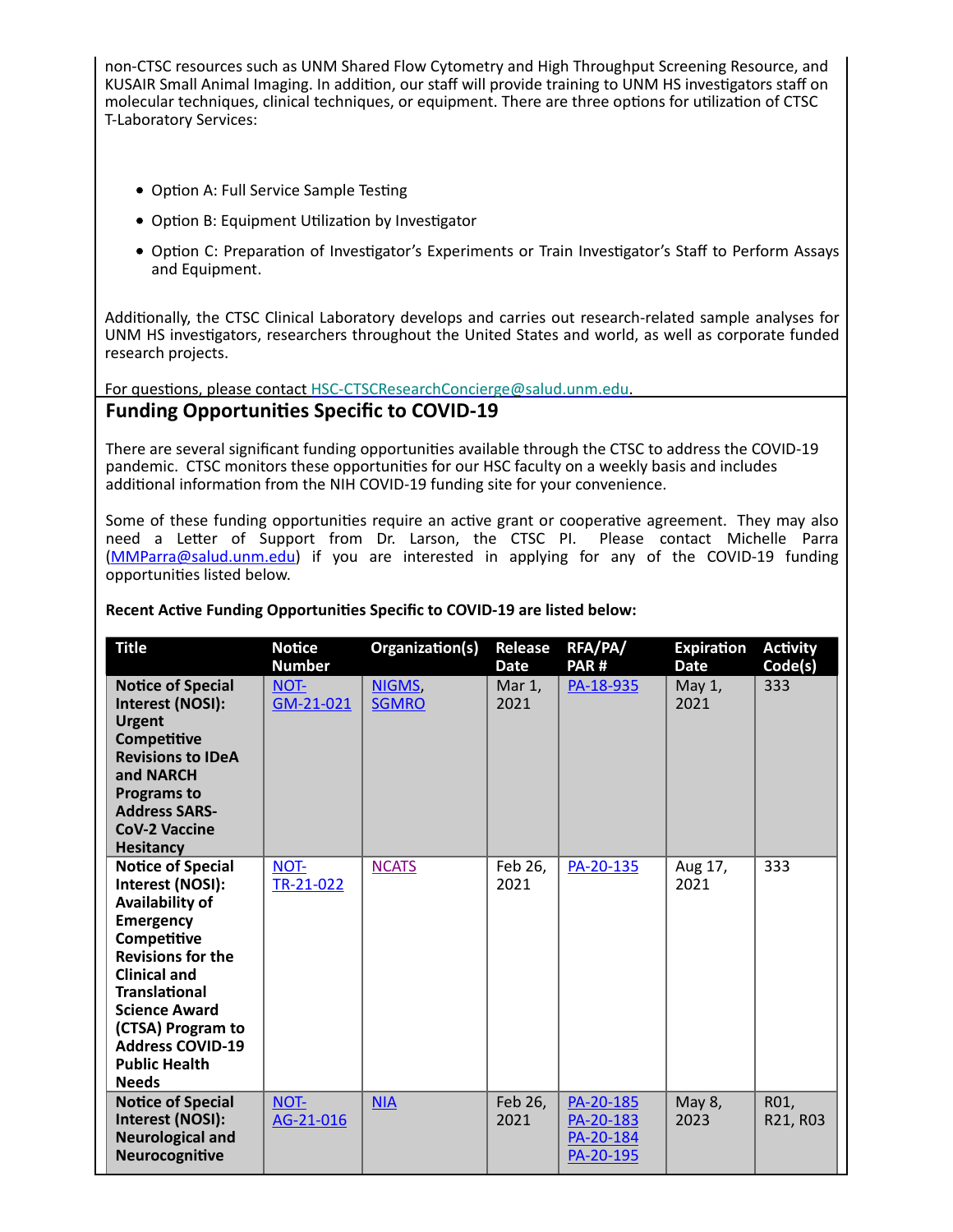| <b>Sequelae from</b><br>SARS-CoV-2<br><b>Infection and</b><br><b>COVID-19 in Aging</b><br>and Age-Related<br>Neurodegeneration                                                                                                                      |                   |              |                 | PA-20-194<br>PA-20-196<br>PA-20-200                                                     |                 |                  |
|-----------------------------------------------------------------------------------------------------------------------------------------------------------------------------------------------------------------------------------------------------|-------------------|--------------|-----------------|-----------------------------------------------------------------------------------------|-----------------|------------------|
| <b>Notice of Special</b><br>Interest (NOSI):<br>Availability of<br><b>Urgent</b><br>Competitive<br><b>Revisions for</b><br><b>Modeling Research</b><br>on Coronavirus<br>Disease 2019<br>(COVID-19) and the<br><b>Causative Virus</b><br>SARS-CoV-2 | NOT-<br>GM-21-019 | <b>NIGMS</b> | Feb 25,<br>2021 | PA-18-935                                                                               | Dec 16,<br>2021 | 333              |
| <b>Notice of Special</b><br>Interest (NOSI):<br><b>Urgent</b><br>Competitive<br><b>Revisions to IDeA</b><br>and NARCH<br><b>Programs for SARS-</b><br><b>CoV-2 Surveillance</b><br><b>Studies</b>                                                   | NOT-<br>GM-21-031 | <b>NIGMS</b> | Feb 18,<br>2021 | PA-18-935                                                                               | Apr 1,<br>2021  | 333              |
| <b>Notice of Special</b><br>Interest (NOSI):<br><b>Telehealth</b><br><b>Strategies for</b><br><b>Individuals with</b><br><b>HIV and Substance</b><br><b>Use Disorders</b>                                                                           | NOT-<br>DA-21-019 | <b>NIDA</b>  | Feb 10,<br>2021 | PA-20-184<br>PA-20-183<br>PA-20-200<br>PA-20-195<br>PA-20-194<br>PA-20-196<br>PA-20-146 | Sep 8,<br>2024  | R01,<br>R03, R21 |
| SARS-CoV-2,<br>COVID-19 and<br><b>Consequences of</b><br><b>Alcohol Use (R03</b><br><b>Clinical Trial Not</b><br>Allowed)                                                                                                                           | RFA-<br>AA-21-003 | <b>NIAAA</b> | Feb 5,<br>2021  | RFA-<br>AA-21-003                                                                       | Apr 15,<br>2021 | <b>R03</b>       |
| SARS-CoV-2,<br>COVID-19 and<br><b>Consequences of</b><br><b>Alcohol Use (R01</b><br><b>Clinical Trial Not</b><br>Allowed)                                                                                                                           | RFA-<br>AA-21-002 | <b>NIAAA</b> | Feb 5,<br>2021  | RFA-<br>AA-21-002                                                                       | Apr 15,<br>2021 | R01              |
| SARS-CoV-2,<br>COVID-19 and<br><b>Consequences of</b><br><b>Alcohol Use (R21</b><br><b>Clinical Trial Not</b><br>Allowed)                                                                                                                           | RFA-<br>AA-21-004 | <b>NIAAA</b> | Feb 5,<br>2021  | RFA-<br>AA-21-004                                                                       | Apr 15,<br>2021 | R21              |
| <b>Notice of Special</b><br>Interest (NOSI):<br><b>Medical</b><br><b>Consequences of</b><br><b>Smoking and</b><br><b>Vaping Drugs of</b><br>Abuse in<br><b>Individuals with</b><br>HIV and COVID-19                                                 | NOT-<br>DA-21-017 | <b>NIDA</b>  | Feb 4,<br>2021  | PA-20-184<br>PA-20-183<br>PA-20-200<br>PA-20-195<br>PA-20-194<br>PA-20-196              | Sep 8,<br>2024  | R01,<br>R02, R03 |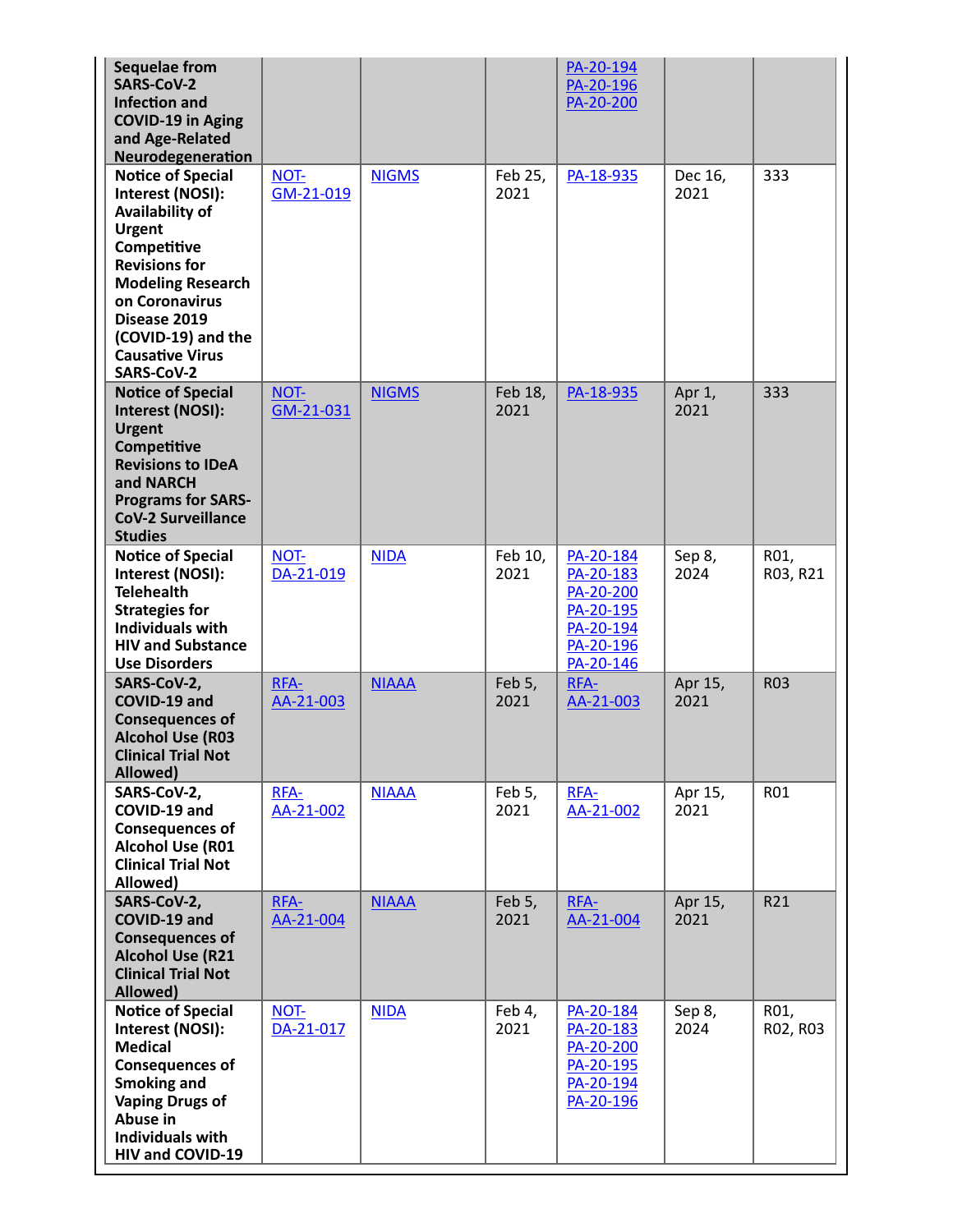| <b>Notice of Special</b><br>Interest (NOSI):<br><b>Complement in</b><br><b>Basic Immunology</b><br>(CIBI)                                                                                                                                                                                                                                    | NOT-<br>AI-21-008 | <b>NIAID</b> | Feb 4,<br>2021  | PA-20-185<br>PA-20-195                                                                  | Jan 8,<br>2023  | R01, R21         |
|----------------------------------------------------------------------------------------------------------------------------------------------------------------------------------------------------------------------------------------------------------------------------------------------------------------------------------------------|-------------------|--------------|-----------------|-----------------------------------------------------------------------------------------|-----------------|------------------|
| <b>Notice of Special</b><br>Interest (NOSI):<br><b>Urgent</b><br>Competitive<br><b>Revisions and</b><br>Administrative<br><b>Supplements for</b><br><b>Research at NIMHD</b><br><b>Research Centers</b><br>in Minority<br><b>Institutions (RCMI</b><br>U54s) on SARS-<br><b>CoV-2 Vaccine</b><br>Hesitancy, Uptake,<br>and<br>Implementation | NOT-<br>MD-21-012 | <b>NIMHD</b> | Feb 4,<br>2021  | PA-20-272<br>PA-18-935<br>(Urgent<br>Supplement)                                        | May 4,<br>2021  | 333              |
| <b>Notice of Special</b><br>Interest (NOSI):<br>Long-Term<br>Neurocognitive<br><b>Consequences of</b><br>COVID-19 in<br><b>Individuals Living</b><br>with HIV and<br><b>Substance Use</b><br><b>Disorders</b>                                                                                                                                | NOT-<br>DA-21-018 | <b>NIDA</b>  | Feb 3,<br>2021  | PA-20-184<br>PA-20-183<br>PA-20-200<br>PA-20-195<br>PA-20-194<br>PA-20-196<br>PA-20-146 | Sep 8,<br>2024  | R01,<br>R03, R21 |
| <b>Notice of Special</b><br>Interest (NOSI):<br>Administrative<br>Supplement<br><b>Opportunity to</b><br><b>Study the Impact</b><br>of COVID-19 on<br><b>Global Cancer</b><br><b>Prevention and</b><br>Control                                                                                                                               | NOT-<br>CA-21-033 | <b>NCI</b>   | Feb 3,<br>2021  | PA-20-272                                                                               | Apr 1,<br>2021  | 333              |
| <b>Notice of Special</b><br>Interest (NOSI):<br>Administrative<br><b>Supplements for</b><br>the Clinical and<br><b>Translational</b><br><b>Science Award</b><br>(CTSA) Program to<br><b>Address COVID-19</b><br><b>Public Health</b><br><b>Needs</b>                                                                                         | NOT-<br>TR-21-017 | <b>NCATS</b> | Feb 3,<br>2021  | PA-20-272                                                                               | Aug 17,<br>2024 | 333              |
| <b>Notice of Special</b><br>Interest (NOSI):<br><b>NIDCR Support for</b><br>Research on the<br>Physiological<br>Involvement of<br><b>Oral Cavity in</b><br><b>Coronavirus</b><br>Disease 2019                                                                                                                                                | NOT-<br>DE-21-001 | <b>NIDCR</b> | Jan 26,<br>2021 | PA-20-185<br>PA-20-195                                                                  | May 28,<br>2023 | R01, R21         |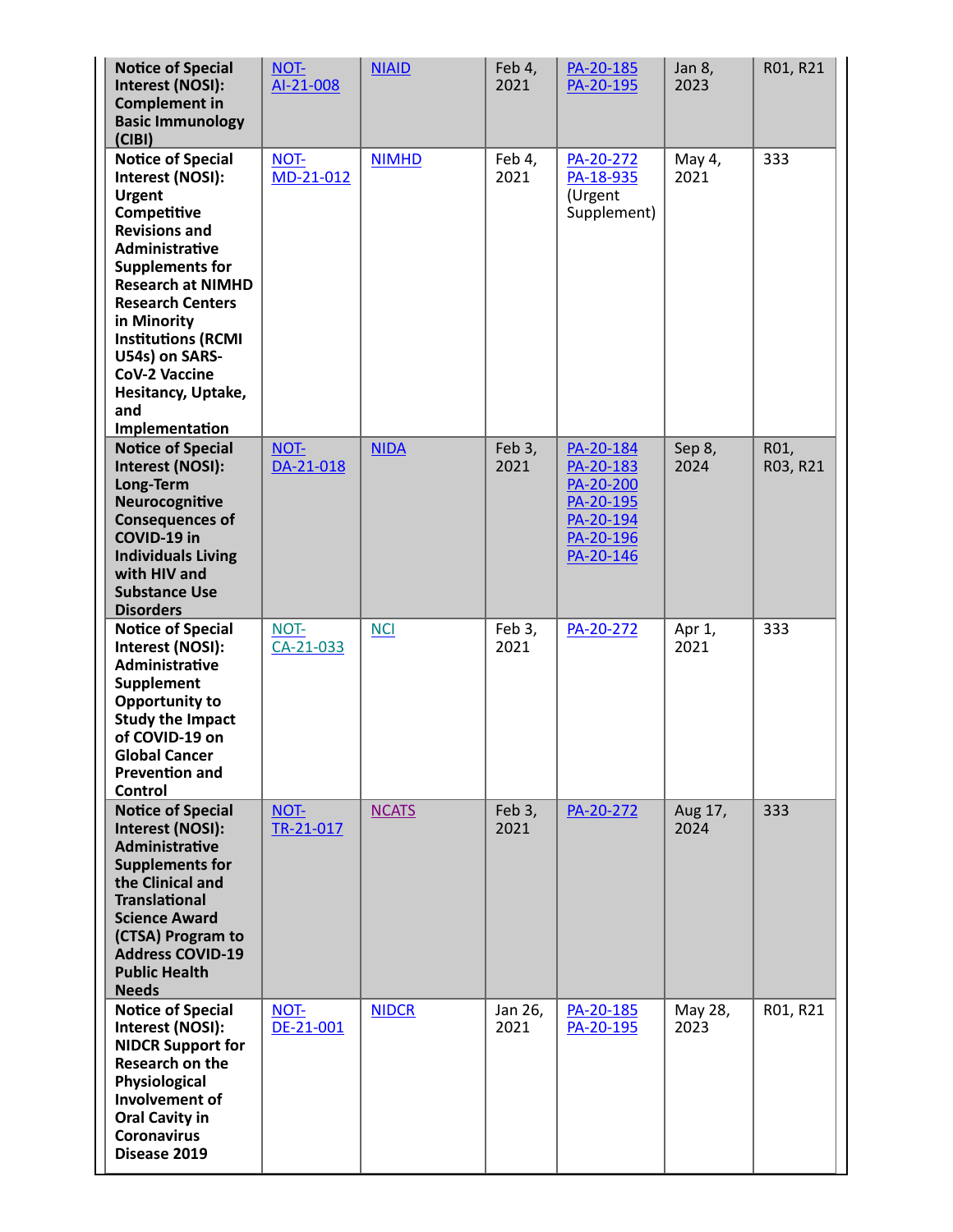| (COVID-19)<br><b>Notice of Special</b><br>Interest (NOSI):<br><b>Aging-Relevant</b><br><b>Behavioral and</b><br><b>Social Research on</b><br><b>Coronavirus</b><br>Disease 2019<br>(COVID-19)                    | NOT-<br>AG-21-015        | NIA                                                                                                             | Jan 26,<br>2021 | PA-20-183<br>PA-20-184<br>PA-20-185<br>PA-20-200<br>PA-20-194<br>PA-20-196<br>PA-20-195<br>PAR-19-374<br>PAR-19-314<br>PAR-19-070<br>PAR-19-071<br>PAR-20-070 | May 28,<br>2023 | R01,<br>R03,<br>R21,<br>U19,<br>P01,<br>R21/R33 |
|------------------------------------------------------------------------------------------------------------------------------------------------------------------------------------------------------------------|--------------------------|-----------------------------------------------------------------------------------------------------------------|-----------------|---------------------------------------------------------------------------------------------------------------------------------------------------------------|-----------------|-------------------------------------------------|
| <b>Notice of Special</b><br>Interest (NOSI):<br><b>Effects of smoking</b><br>and vaping on the<br>risk and outcome<br>of COVID-19<br>infection                                                                   | NOT-<br>DA-21-011        | <b>NIDA</b>                                                                                                     | Jan 26,<br>2021 | PA-20-184<br>PA-20-183<br>PA-20-200<br>PA-20-195<br>PA-20-194<br>PA-20-196<br>PA-20-146                                                                       | Sep 8,<br>2024  | R01,<br>R03, R21                                |
| <b>Immune</b><br>Development in<br>Early Life (IDEaL)<br>(U19 Clinical Trial<br><b>Not Allowed)</b>                                                                                                              | RFA-<br>AI-20-078        | <b>NIAID, NIEHS</b>                                                                                             | Jan 12,<br>2021 | RFA-<br>AI-20-078                                                                                                                                             | Jun 5,<br>2021  | U19                                             |
| <b>Immune</b><br>Development in<br>Early Life (IDEaL)<br>(U01 Clinical Trial<br><b>Not Allowed)</b>                                                                                                              | RFA-<br>AI-20-077        | <b>NIAID, NIEHS</b>                                                                                             | Jan 12,<br>2021 | RFA-<br>AI-20-077                                                                                                                                             | Jun 5,<br>2021  | U01                                             |
| <b>Notice of Special</b><br><b>Interest: Promoting</b><br><b>Research on</b><br>COVID-19 and<br>Rheumatic,<br><b>Musculoskeletal</b><br>and Skin Diseases                                                        | NOT-<br>AR-21-012        | <b>NIAMS</b>                                                                                                    | Jan 5,<br>2021  | PA-20-185<br>PA-20-195<br>PAR-21-055<br>PAR-21-054<br>PAR-21-053                                                                                              | Nov 19,<br>2021 | R01, R02                                        |
| <b>Notice of Special</b><br>Interest:<br>Administrative<br><b>Supplements for</b><br>COVID-19<br><b>Impacted NIMH</b><br>Research                                                                                | NOT-<br>MH-21-120        | <b>NIMH</b>                                                                                                     | Dec 23,<br>2020 | PA-20-272                                                                                                                                                     | Jun 2,<br>2023  | 333                                             |
| <b>Notice of Special</b><br>Interest (NOSI):<br><b>Research to</b><br><b>Address Vaccine</b><br>Hesitancy, Uptake,<br>and<br>Implementation<br>among Populations<br>that Experience<br><b>Health Disparities</b> | <b>NOT-</b><br>MD-21-008 | NIMHD, NIAID,<br>NIAMS <sub>NCI</sub><br>ORWH, NIMH<br><b>NINR, OBSSR,</b><br>ODP, NHLBI<br><b>NIDCR, SGMRO</b> | Dec 17,<br>2020 | PA-20-183<br>PA-20-185                                                                                                                                        | Jan 8,<br>2022  | R01                                             |
| <b>Notice of Special</b><br>Interest (NOSI):<br><b>Availability of</b><br><b>Emergency</b><br>Administrative<br><b>Supplements to</b><br><b>Clinical and</b>                                                     | NOT-<br>TR-21-011        | <b>NCATS</b>                                                                                                    | Dec 17,<br>2020 | PAR-18-940<br>PAR-18-464<br>PAR-15-304<br>RFA-<br>TR-14-009                                                                                                   | Jun 2,<br>2021  | 333                                             |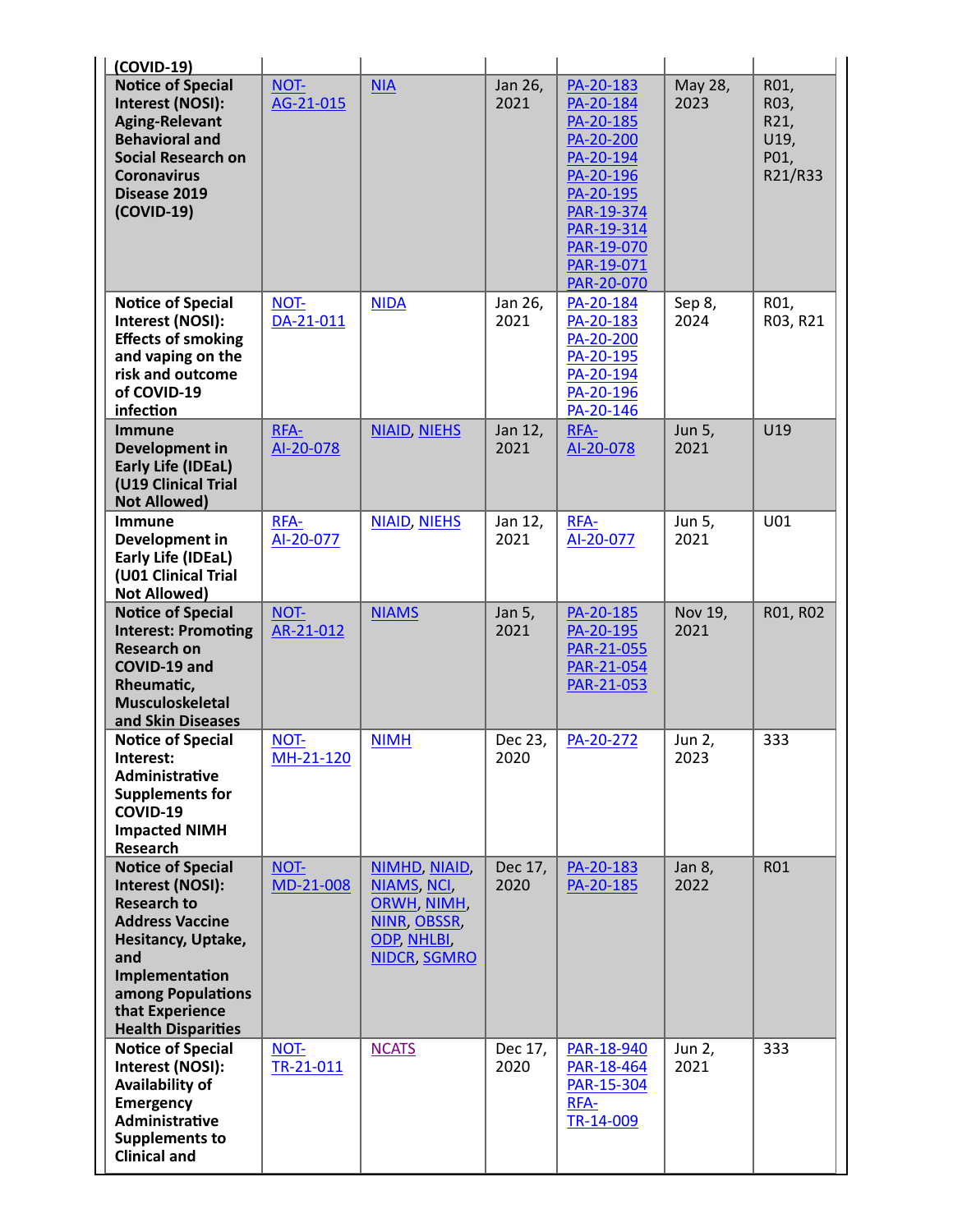| <b>Translational</b><br><b>Science Award</b><br>(CTSA) Program<br><b>Awards to Address</b><br>2019 Novel<br><b>Coronavirus</b><br>Disease (COVID-19)<br><b>Public Health</b><br><b>Needs</b>                                                                   |                   |              |                     |                                     |                 |                  |
|----------------------------------------------------------------------------------------------------------------------------------------------------------------------------------------------------------------------------------------------------------------|-------------------|--------------|---------------------|-------------------------------------|-----------------|------------------|
| <b>Notice of Special</b><br>Interest: Impact of<br>COVID-19 on<br>Dementia Risk,<br><b>Progression and</b><br><b>Outcomes in ADRD</b><br><b>Populations</b>                                                                                                    | NOT-<br>NS-21-037 | <b>NINDS</b> | Mar<br>15,<br>2021  | PAR-20-072                          | May<br>6,2021   | 333              |
| <b>Emergency</b><br><b>Awards: Notice of</b><br><b>Special Interest</b><br>(NOSI) on Pan-<br><b>Coronavirus</b><br><b>Vaccine</b><br><b>Development</b><br><b>Program Projects</b>                                                                             | NOT-<br>Al-21-002 | <b>NIAID</b> | Nov<br>10,<br>2020  | PAR-20-072                          | Jun 12,<br>2021 | PO <sub>1</sub>  |
| <b>Notice of Special</b><br>Interest (NOSI):<br><b>Effects of smoking</b><br>and vaping on the<br>risk and outcome<br>of COVID-19<br>infection                                                                                                                 | NOT-<br>DA-20-084 | <b>NIDA</b>  | Oct 27,<br>2020     | PA-20-183<br>PA-20-200<br>PA-20-195 | Sep 8,<br>2024  | R01,<br>R03, R21 |
| <b>Notice of Special</b><br>Interest (NOSI):<br>Administrative<br><b>Supplements to</b><br><b>SEPA Awards to</b><br><b>Develop Innovative</b><br><b>Educational</b><br><b>Resources to</b><br><b>Address SARS-</b><br><b>CoV-2 Vaccine</b><br><b>Hesitancy</b> | NOT-<br>GM-21-032 | <b>NIGMS</b> | Mar<br>10,<br>2021  | PAR-20-072                          | May 1,<br>2021  | 333              |
| <b>Notice of Special</b><br>Interest (NOSI):<br>The Influence of<br><b>Host Resilience on</b><br><b>Heterogeneity of</b><br><b>Acute Respiratory</b><br><b>Distress</b><br><b>Syndrome/Acute</b><br><b>Lung Injury</b><br>(ARDS/ALI)                           | NOT-<br>HL-20-814 | <b>NHLBI</b> | Sept<br>15,<br>2020 | PAR-20-183<br>PAR-20-185            | July 6,<br>2024 | U01              |
| <b>Notice of Special</b><br>Interest (NOSI):<br><b>Availability of</b><br><b>Emergency Awards</b><br>for Limited Clinical<br><b>Trials to Evaluate</b><br>Therapeutic and<br><b>Vaccine Candidates</b><br><b>Against SARS-</b>                                 | NOT-<br>AI-20-065 | <b>NIAID</b> | Aug 13,<br>2020     | PAR-18-633                          | Sep 1,<br>2021  | U01              |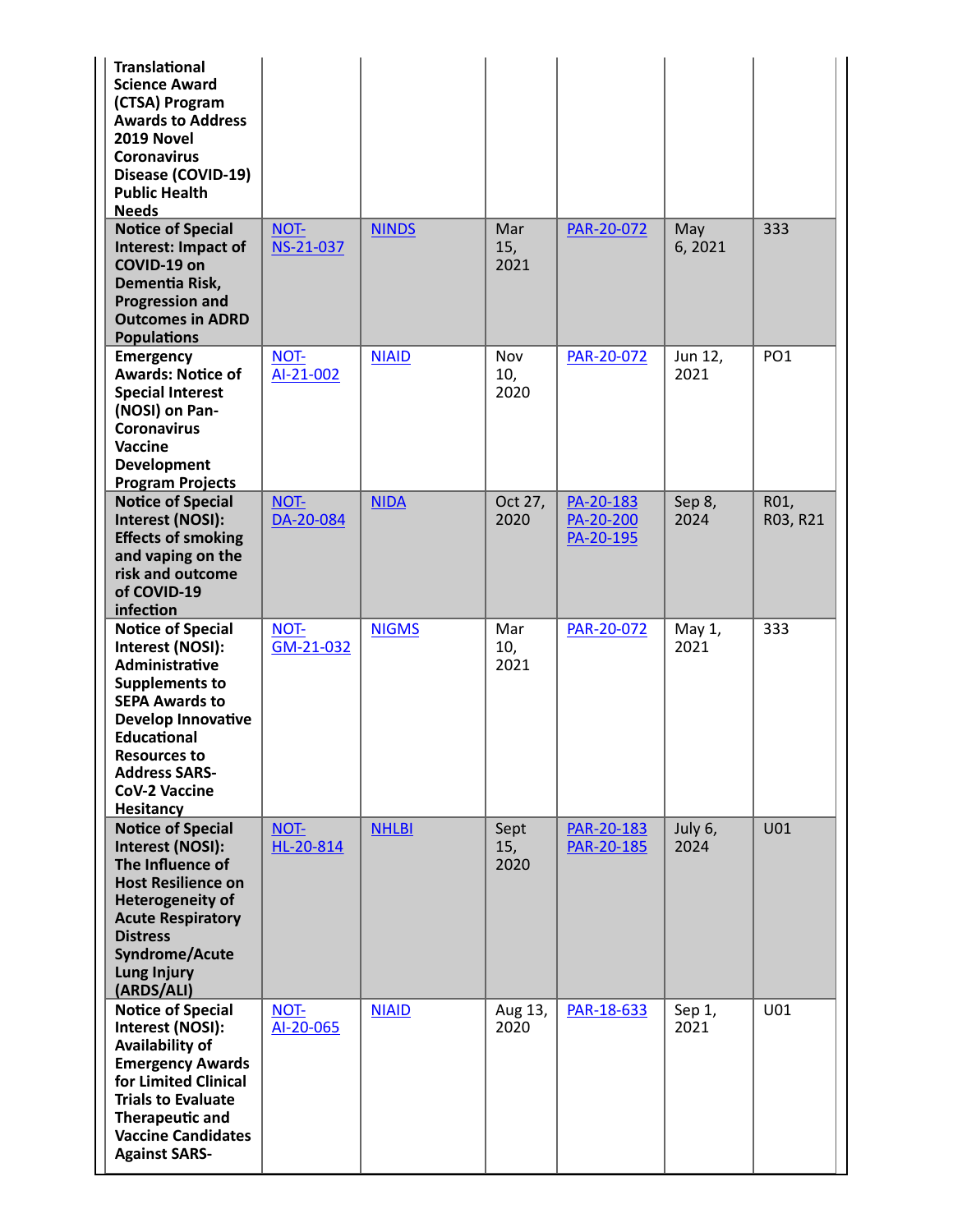| $Cov-2$                                                                                                                                                                                                                                                                                                                                                    |                   |                                                                                                                                                             |                 |                                                                                     |                   |            |
|------------------------------------------------------------------------------------------------------------------------------------------------------------------------------------------------------------------------------------------------------------------------------------------------------------------------------------------------------------|-------------------|-------------------------------------------------------------------------------------------------------------------------------------------------------------|-----------------|-------------------------------------------------------------------------------------|-------------------|------------|
| <b>Notice of Special</b><br>Interest (NOSI):<br><b>Simulation</b><br><b>Modeling and</b><br><b>Systems Science to</b><br><b>Address Health</b><br><b>Disparities</b>                                                                                                                                                                                       | NOT-<br>MD-20-025 | NIMHD, NCI<br>NIDA NLM,<br>ODP, OBSSR,<br><b>NIMH, NIAMS</b>                                                                                                | Aug 13,<br>2020 | PA-20-185                                                                           | May 8,<br>2023    | <b>R01</b> |
| <b>Limited</b><br>Competition<br><b>Emergency</b><br><b>Awards: Shared</b><br><b>Personal Protective</b><br>Equipment<br><b>Resources for</b><br><b>COVID-19 Related</b><br><b>Vaccine and</b><br><b>Treatment Clinical</b><br><b>Trials and Clinical</b><br><b>Studies (S10</b><br><b>Clinical Trial Not</b><br>Allowed)                                  | PAR-20-256        | <b>NIAID</b>                                                                                                                                                | Jul 13,<br>2020 | PAR-20-256                                                                          | Jul 8,<br>2021    | <b>S10</b> |
| <b>Notice of Special</b><br><b>Interest (NOSI)</b><br>regarding the<br><b>Availability of</b><br><b>Emergency</b><br>Competitive<br><b>Revisions for Select</b><br><b>Research Activities</b><br>related to Severe<br><b>Acute Respiratory</b><br>Syndrome<br><b>Coronavirus 2</b><br>(SARS-CoV-2) and<br><b>Coronavirus</b><br>Disease 2019<br>(COVID-19) | NOT-<br>Al-20-059 | <b>NIAID</b>                                                                                                                                                | Jul 6,<br>2020  | PA-20-135                                                                           | Jul $2,$<br>2021  | 333        |
| <b>Notice of Special</b><br>Interest (NOSI):<br>Administrative<br><b>Supplements and</b><br><b>Urgent</b><br>Competitive<br><b>Revisions for NIH</b><br><b>Grants to Add or</b><br><b>Expand Research</b><br><b>Focused on</b><br>Maternal Health,<br><b>Structural Racism</b><br>and Discrimination,<br>and COVID-19                                      | NOT-<br>OD-21-071 | NIH                                                                                                                                                         | Mar 5,<br>2021  | PAR-20-072<br>PA-18-935                                                             | April 21,<br>2021 | 333        |
| <b>Notice of Special</b><br><b>Interest (NOSI)</b><br>regarding the<br><b>Availability of</b><br><b>Urgent</b><br>Competitive<br><b>Revisions and</b><br>Administrative<br><b>Supplements for</b>                                                                                                                                                          | NOT-<br>OD-20-129 | NIH, NCI,<br>NHGRI, NCCIH,<br><b>NINDS, ORIP,</b><br>NIMHD, NIA,<br>NIDCR, NIAID,<br>NIAMS, NIEHS,<br><b>NCATS, NIDCD,</b><br>NICHD, NIDDK,<br><b>NHLBI</b> | Jun 25,<br>2020 | PA-18-591<br>(Parent<br>Admin<br>Supplement)<br>PA-18-935<br>(Urgent<br>Supplement) | Jul 13,<br>2021   | 333        |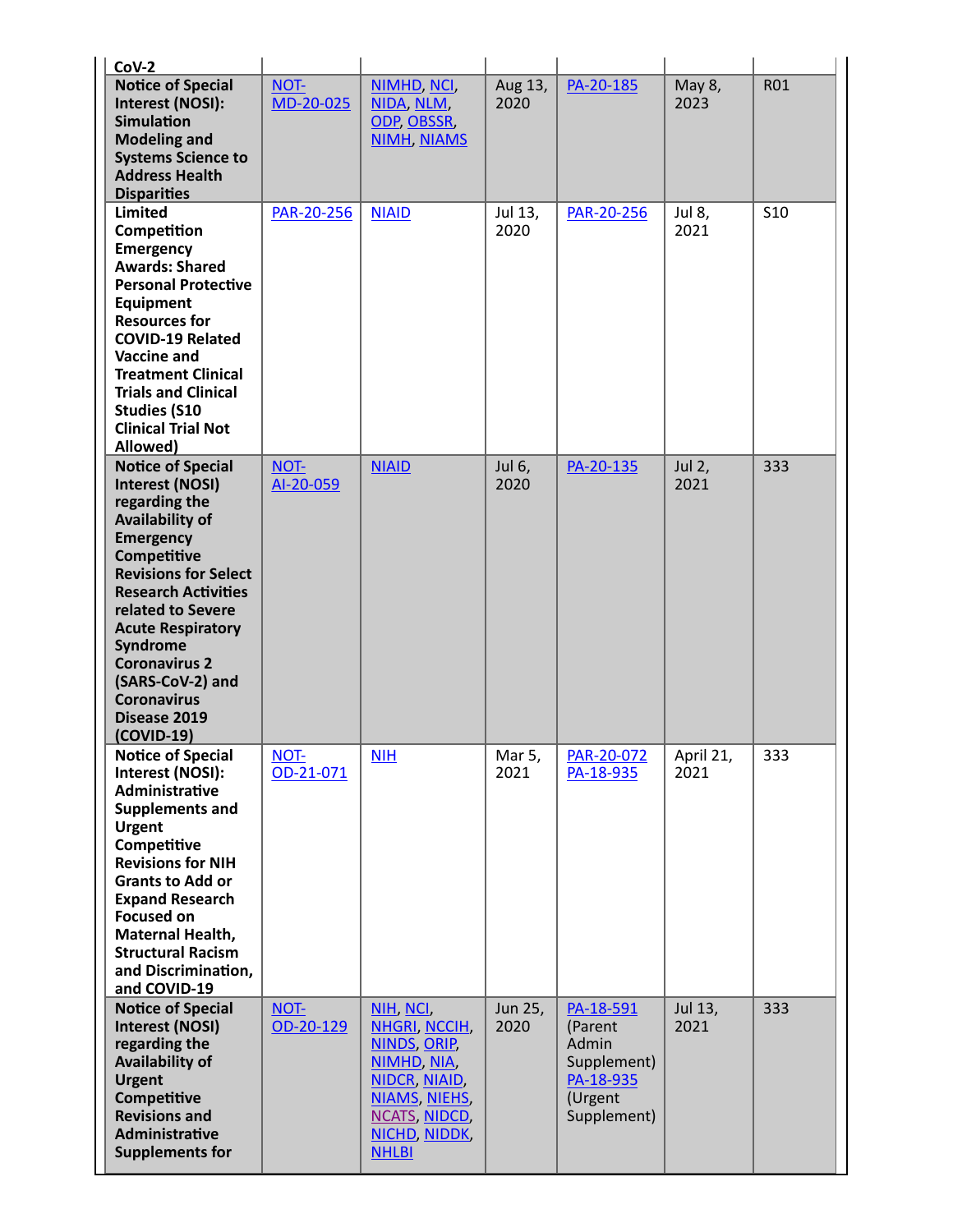| <b>Research on</b><br><b>Coronavirus</b><br>Disease 2019<br>(COVID-19) in<br><b>Individuals with</b><br><b>Down Syndrome</b><br>for the INCLUDE<br>Project                                                                                                                                                      |                   |                                                                                                                              |                 |                                                                                                                   |                 |                                     |
|-----------------------------------------------------------------------------------------------------------------------------------------------------------------------------------------------------------------------------------------------------------------------------------------------------------------|-------------------|------------------------------------------------------------------------------------------------------------------------------|-----------------|-------------------------------------------------------------------------------------------------------------------|-----------------|-------------------------------------|
| <b>Notice of Special</b><br>Interest (NOSI):<br><b>NIDCD is Interested</b><br>in Supporting<br><b>Research on the</b><br>Impact of<br>COVID-19 on<br><b>Mission Specific</b><br>Sensory and<br>Communication<br><b>Disorders</b>                                                                                | NOT-<br>DC-20-008 | <b>NIDCD</b>                                                                                                                 | Jun 4,<br>2020  | PA-18-334<br>PA-20-185<br>PA-20-184<br>PA-20-196<br>PA-20-195<br>PA-19-270<br>PA-19-271<br>PA-19-273<br>PA-19-272 | Sep 8,<br>2022  | R01,<br>R21,<br>R41/R42,<br>R43/R44 |
| <b>Notice of Special</b><br>Interest (NOSI):<br><b>Availability of</b><br><b>Urgent</b><br>Competitive<br><b>Revisions and</b><br><b>Administrative</b><br><b>Supplements For</b><br><b>Research on</b><br><b>Biological Effects of</b><br>the 2019 Novel<br><b>Coronavirus on the</b><br><b>Nervous System</b> | NOT-<br>NS-20-051 | <b>NINDS</b>                                                                                                                 | Apr 30,<br>2020 | PA-18-591<br>(Parent<br>Admin<br>Supplement)<br>PA-18-935<br>(Urgent<br>Supplement)                               | Apr 15,<br>2021 | 333                                 |
| <b>Notice of Special</b><br>Interest:<br>Availability of<br>Administrative<br><b>Supplements and</b><br>Competitive<br><b>Revision</b><br><b>Supplements on</b><br><b>Coronavirus</b><br>Disease 2019<br>(COVID-19) within<br>the Mission of<br><b>NIAAA</b>                                                    | NOT-<br>AA-20-011 | <b>NIAAA</b>                                                                                                                 | Apr 16,<br>2020 | PA-18-591<br>(Parent<br>Admin<br>Supplement)<br>PA-18-935<br>(Urgent<br>Supplement)                               | Apr 16,<br>2021 | 333                                 |
| <b>Notice of Special</b><br>Interest (NOSI)<br>regarding the<br><b>Availability of</b><br>Administrative<br><b>Supplements and</b><br><b>Urgent</b><br>Competitive<br><b>Revisions for</b><br><b>Research on the</b><br>2019 Novel<br><b>Coronavirus and</b><br>the Behavioral and<br><b>Social Sciences</b>    | NOT-<br>OD-20-097 | <b>OBSSR, NCCIH</b><br><b>NCI, NHGRI,</b><br>NHLBI, NIA,<br>NIAAA, NICHD,<br>NIDDK, NIEHS,<br><b>NINR ODP</b><br><b>ORWH</b> | Apr 13,<br>2020 | PA-18-591<br>(Parent<br>Admin<br>Supplement)<br>PA-18-935<br>(Urgent<br>Supplement)                               | Apr 1,<br>2021  | 333                                 |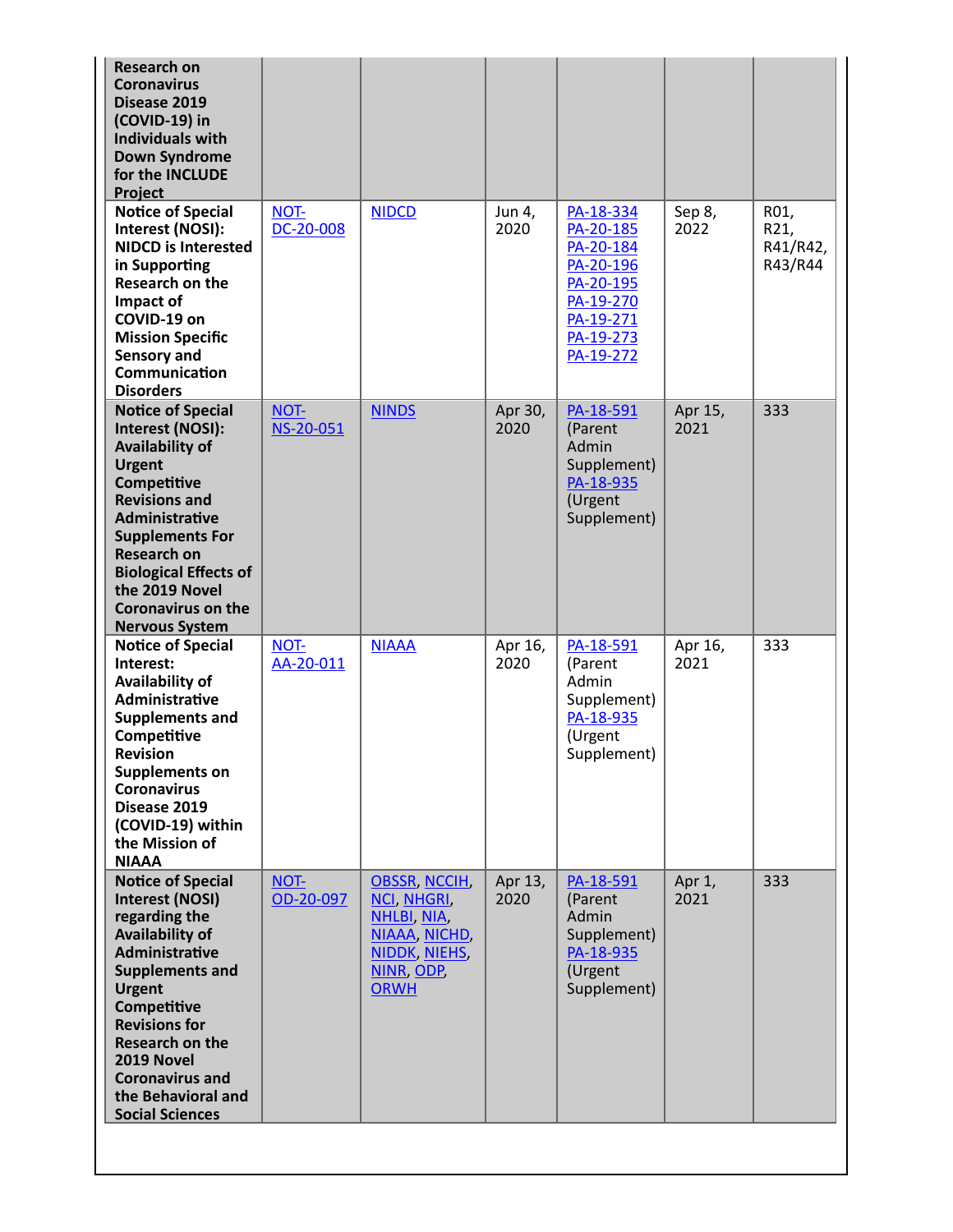| <b>Notice of Special</b><br>Interest (NOSI):<br><b>NIEHS Support for</b><br><b>Understanding the</b><br>Impact of<br>Environmental<br><b>Exposures on</b><br><b>Coronavirus</b><br>Disease 2019<br>(COVID-19)                                                                                     | NOT-<br>ES-20-020 | <b>NIEHS</b>                                  | Apr 10,<br>2020 | PA-18-591<br>(Parent<br>Admin<br>Supplement)<br>PA-18-935<br>(Urgent<br>Supplement)<br>RFA-<br>ES-19-011 | May 4,<br>2021  | 333, R21 |
|---------------------------------------------------------------------------------------------------------------------------------------------------------------------------------------------------------------------------------------------------------------------------------------------------|-------------------|-----------------------------------------------|-----------------|----------------------------------------------------------------------------------------------------------|-----------------|----------|
| <b>Notice of Special</b><br>Interest (NOSI):<br><b>Competitive and</b><br><b>Administrative</b><br><b>Supplements for</b><br>the Impact of<br>COVID-19<br><b>Outbreak on</b><br><b>Minority Health</b><br>and Health<br><b>Disparities</b>                                                        | NOT-<br>MD-20-019 | NIMHD NIA<br>NIAAA, NIMH<br><b>ODP</b>        | Apr 9,<br>2020  | PA-18-591<br>(Parent<br>Admin<br>Supplement)<br>PA-18-935<br>(Urgent<br>Supplement)                      | May 1,<br>2021  | 333      |
| <b>Notice of Special</b><br>Interest (NOSI)<br>regarding the<br>Availability of<br><b>Emergency</b><br>Competitive<br><b>Revisions to</b><br><b>Existing NIH Grants</b><br>and Cooperative<br><b>Agreements for</b><br><b>Tissue Chips</b><br>Research on the<br>2019 Novel<br><b>Coronavirus</b> | NOT-<br>TR-20-017 | <b>NCATS</b>                                  | Apr 9,<br>2020  | PA-20-135                                                                                                | Jan 26,<br>2022 | 333      |
| <b>Notice of Special</b><br><b>Interest (NOSI)</b><br>regarding the<br><b>Availability of</b><br>Administrative<br><b>Supplements and</b><br><b>Urgent</b><br>Competitive<br><b>Revisions for</b><br><b>Mental Health</b><br><b>Research on the</b><br>2019 Novel<br><b>Coronavirus</b>           | NOT-<br>MH-20-047 | NIMH, NIA<br><b>ODP NIAAA</b><br><b>NIMHD</b> | Apr 9,<br>2020  | PA-18-591<br>(Parent<br>Admin<br>Supplement)<br>PA-18-935<br>(Urgent<br>Supplement)                      | Apr 16,<br>2021 | 333      |
| <b>Notice of Special</b><br>Interest (NOSI)<br>regarding the<br><b>Availability of</b><br>Administrative<br><b>Supplements for</b><br><b>Tissue Chips</b><br>Research on the<br>2019 Novel<br><b>Coronavirus</b>                                                                                  | NOT-<br>TR-20-016 | <b>NCATS</b>                                  | Apr 9,<br>2020  | PA-18-591                                                                                                | Jan 26,<br>2022 | 333      |
| <b>Notice of Special</b><br>Interest (NOSI):<br><b>NIEHS Support for</b>                                                                                                                                                                                                                          | NOT-<br>ES-20-015 | <b>NIEHS</b>                                  | Apr 8,<br>2020  | RFA-<br>ES-19-011                                                                                        | May 4,<br>2021  | 333, R21 |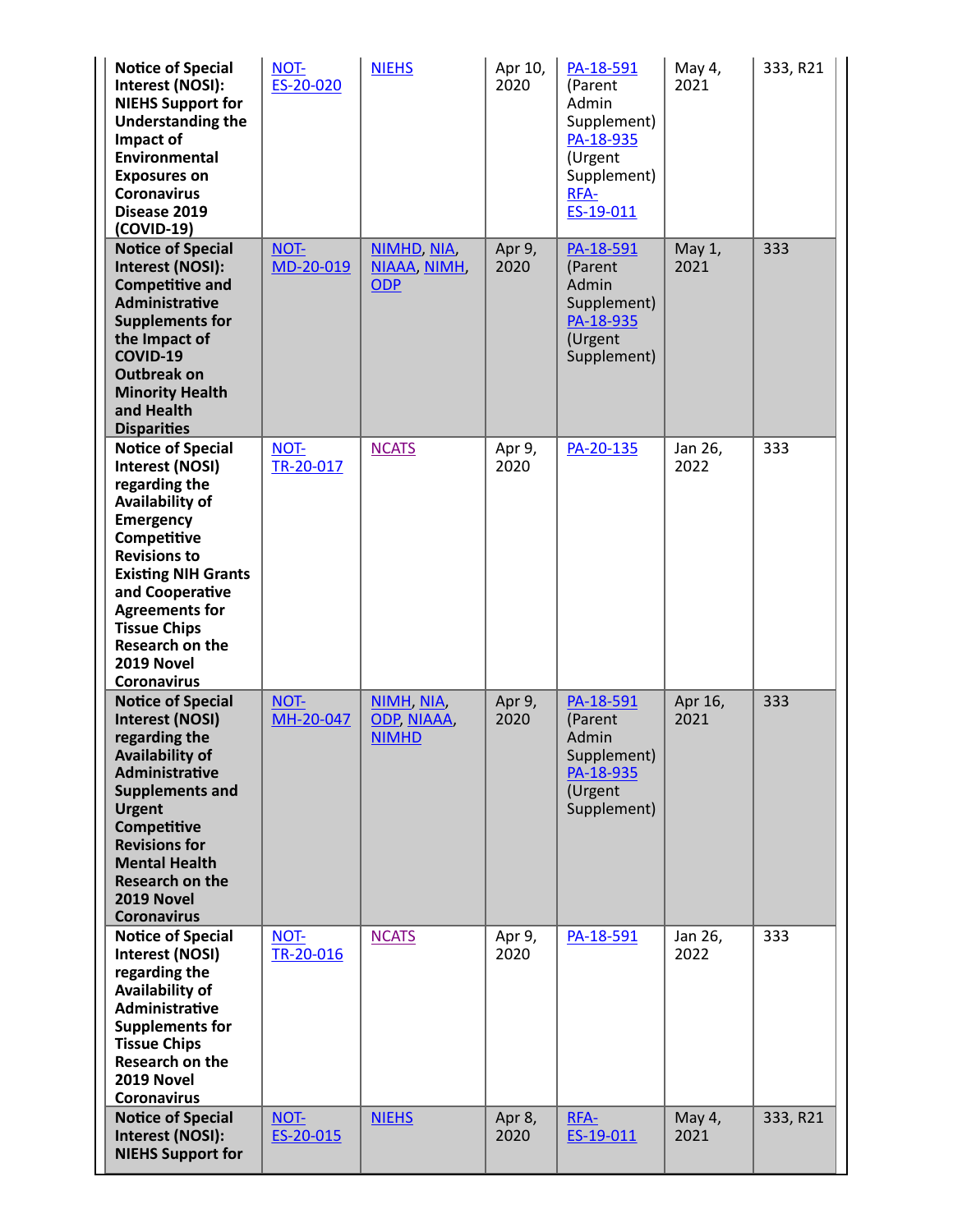| <b>Understanding the</b><br>Impact of<br><b>Environmental</b><br><b>Exposures on</b><br><b>Coronavirus</b><br>Disease 2019<br>$(COVID-19)$                                                                                                                      |                   |                                                                                                                                                                    |                    |                                                                                            |                 |                                                     |
|-----------------------------------------------------------------------------------------------------------------------------------------------------------------------------------------------------------------------------------------------------------------|-------------------|--------------------------------------------------------------------------------------------------------------------------------------------------------------------|--------------------|--------------------------------------------------------------------------------------------|-----------------|-----------------------------------------------------|
| <b>Notice of Special</b><br>Interest (NOSI):<br><b>NIA Availability of</b><br>Administrative<br><b>Supplements and</b><br><b>Revision</b><br><b>Supplements on</b><br><b>Coronavirus</b><br>Disease 2019<br>(COVID-19)                                          | NOT-<br>AG-20-022 | NIA, NIMH                                                                                                                                                          | Apr 2,<br>2020     | PA-18-591<br>(Parent<br>Admin<br>Supplement)<br>PA-18-935<br>(Urgent<br>Supplement)        | May 1,<br>2021  | 333                                                 |
| <b>RESCINDED -</b><br><b>Notice of Special</b><br>Interest (NOSI):<br><b>Severe Acute</b><br><b>Respiratory</b><br>Syndrome<br><b>Coronavirus 2</b><br>(SARS-CoV-2) and<br><b>Coronavirus</b><br>Disease 2019<br>(COVID-19)                                     | NOT-<br>AI-20-031 | <b>NIAID</b>                                                                                                                                                       | Mar<br>27,<br>2020 | <b>Not</b><br>Applicable-<br>Rescinded                                                     | Apr 5,<br>2021  | R03,<br>R21,<br>333,<br>R01,<br>R43/R44,<br>R41/R42 |
| <b>Notice of Special</b><br>Interest (NOSI):<br><b>Clinical and</b><br><b>Translational</b><br><b>Science Award</b><br>(CTSA) Program<br><b>Applications to</b><br><b>Address 2019</b><br><b>Novel Coronavirus</b><br>(COVID-19) Public<br><b>Heath Need</b>    | NOT-<br>TR-20-011 | <b>NCATS</b>                                                                                                                                                       | Mar<br>24,<br>2020 | PA-18-591<br>(Parent<br><b>Admin</b><br>Supplement)<br>PA-18-935<br>(Urgent<br>Supplement) | Jul 10,<br>2021 | 333,<br>U01,<br>R21, U54                            |
| <b>Notice of Special</b><br><b>Interest (NOSI)</b><br>regarding the<br><b>Availability of</b><br>Administrative<br><b>Supplements and</b><br><b>Urgent</b><br>Competitive<br><b>Revisions for</b><br><b>Research on the</b><br>2019 Novel<br><b>Coronavirus</b> | NOT-<br>DA-20-047 | <b>NIDA</b>                                                                                                                                                        | Mar<br>19,<br>2020 | PA-18-591<br>(Parent<br>Admin<br>Supplement)<br>PA-18-935<br>(Urgent<br>Supplement)        | Mar 31,<br>2021 | 333                                                 |
| <b>Emergency</b><br>Competitive<br><b>Revision to Existing</b><br><b>NIH Awards</b><br>(Emergency<br>Supplement -<br><b>Clinical Trial</b><br>Optional)                                                                                                         | PA-20-135         | NIH, NCATS,<br><b>NCCIH, NCI,</b><br>NHGRI, NIA,<br>NIAAA, NIAID,<br>NIAMS, NIBIB,<br>NICHD, NIDCD,<br>NIDDK, NIEHS,<br>NIGMS, NIMH,<br>NIMHD, NINR,<br>NLM, ORWH, | Mar<br>10,<br>2020 | PA-20-135                                                                                  | Sep 8,<br>2025  | 333                                                 |